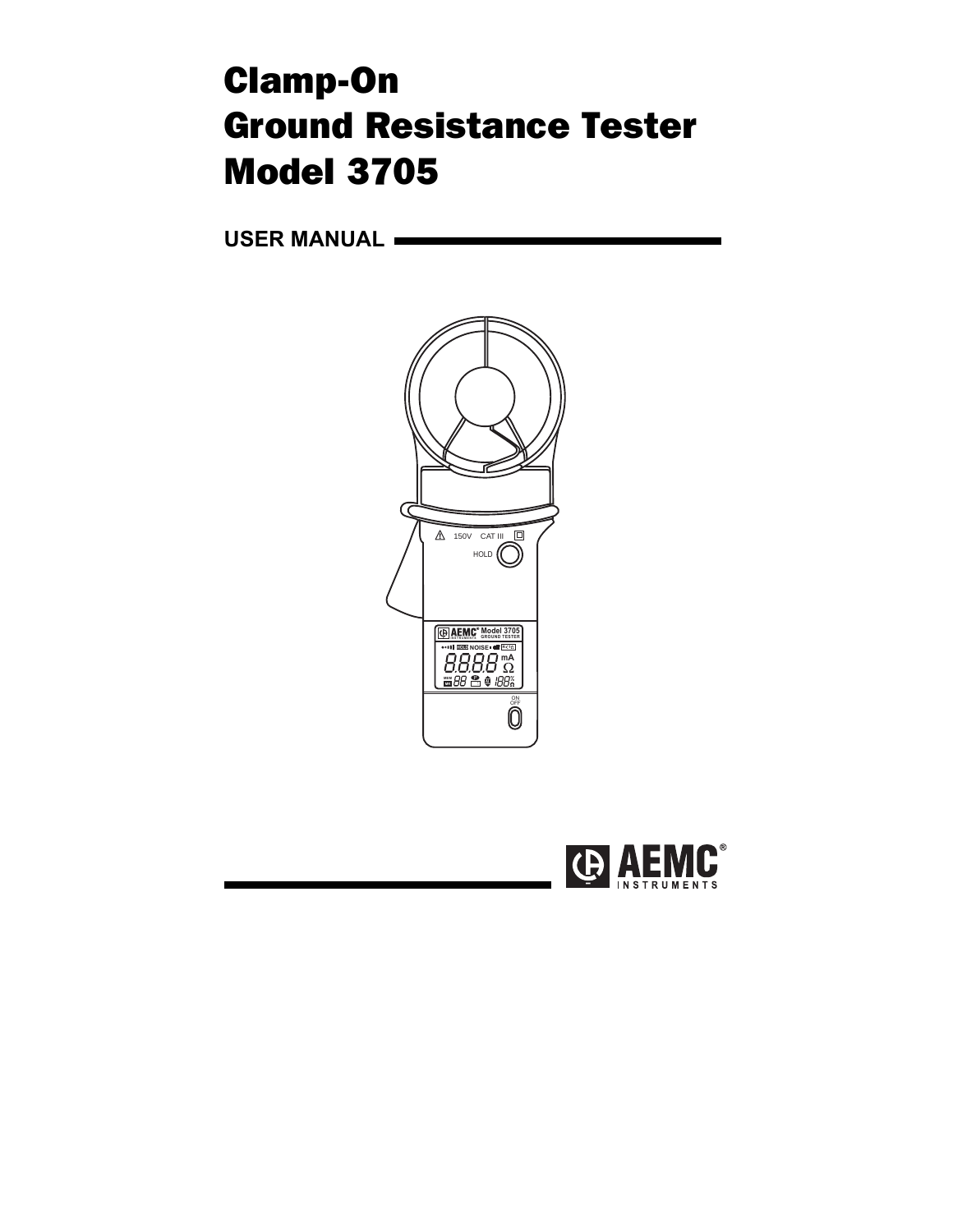### Limited Warranty

The Model 3705 is warranted to the owner for a period of two years from the date of original purchase against defects in manufacture. This limited warranty is given by AEMC® Instruments, not by the distributor from whom it was purchased. This warranty is void if the unit has been tampered with, abused or if the defect is related to service not performed by  $AEMC<sup>®</sup>$ Instruments.

**For full and detailed warranty coverage, please read the Warranty Coverage Card, which is attached to the Warranty Registration Card. Please keep the Warranty Coverage Card with your records.** 

#### **What AEMC® Instruments will do:**

If a malfunction occurs within the warranty period, you may return the instrument to us for repair or replacement free of charge, provided we have your REGISTRATION CARD on file. AEMC<sup>®</sup> Instruments will, at its option, repair or replace the faulty material.

If a registration card is not on file, we will require a dated proof of purchase, as well as your REGISTRATION CARD accompanied by the defective material.

#### REGISTER ONLINE AT:

#### [www.aemc.com](http://www.aemc.com)

#### Warranty Repairs

#### **What you must do to return an Instrument for Warranty Repair:**

First, request a Customer Service Authorization Number (CSA#) by phone or by fax from our Service Department (see address below), then return the instrument along with the signed CSA Form. Please write the CSA# on the outside of the shipping container. Return the instrument, postage or shipment pre-paid to:

Chauvin Arnoux<sup>®</sup>, Inc. d.b.a. AEMC<sup>®</sup> Instruments 15 Faraday Drive • Dover, NH 03820 USA Tel: (800) 945-2362 (Ext. 360) (603) 749-6434 (Ext. 360) Fax: (603) 742-2346 or (603) 749-6309 repair@aemc.com

**Caution:** To protect yourself against in-transit loss, we recommend you insure your returned material.

**NOTE: All customers must obtain a CSA# before returning any instrument.**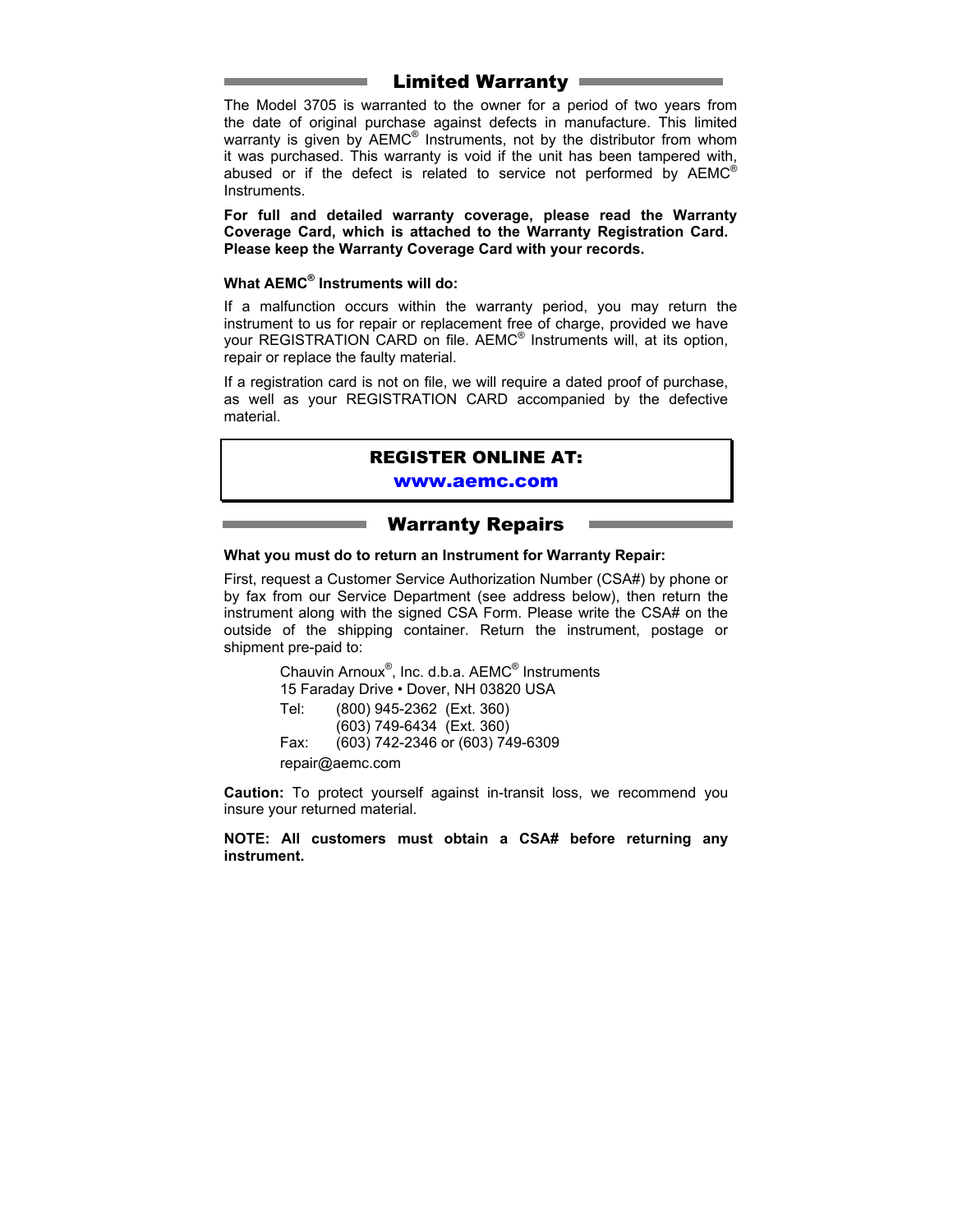### **Table of Contents**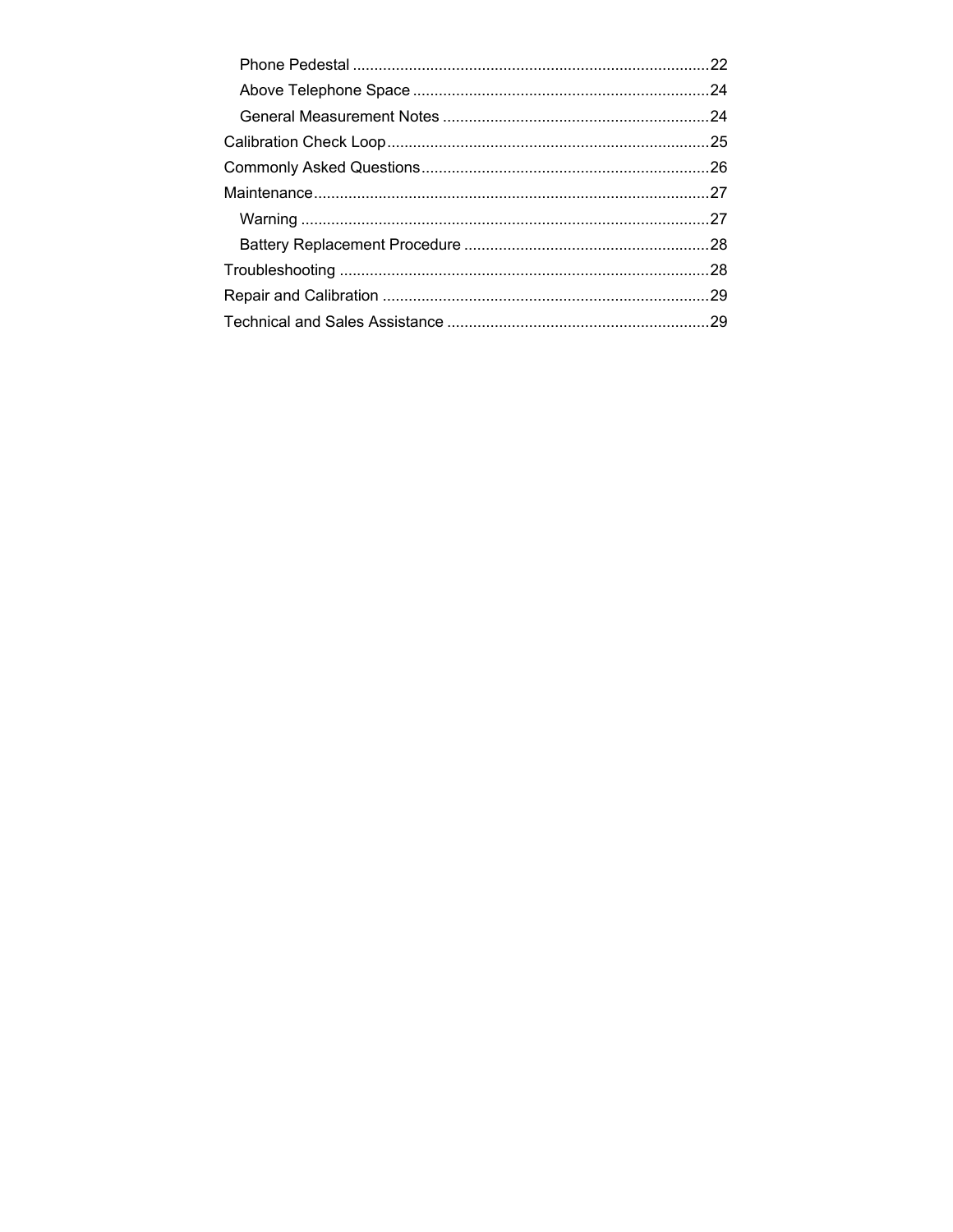## $\overline{\mathbb{T}}$  Warning  $\overline{\mathbb{T}}$

<span id="page-4-0"></span>These safety warnings are provided to ensure the safety of personnel and proper operation of the instrument.

- The instrument must not be operated beyond its specified operating range.
- Safety is the responsibility of the operator.
- All metal objects or wires connected to the electrical system should be assumed to be lethal until tested. Grounding systems are no exception.
- Use extreme caution when using the instrument around energized electrical equipment.
- Never attempt to use the instrument to twist or pry the ground electrode or ground wire away from the equipment being grounded.
- Open and close the clamp-on jaws slowly ensuring proper alignment.
- AEMC $^{\circ}$  Instruments considers the use of rubber gloves to be an excellent safety practice even if the equipment is properly operated and correctly grounded.

### International Electrical Symbols



This symbol signifies that the instrument is protected by double or reinforced insulation. Use only specified replacement parts when servicing the instrument.



This symbol signifies CAUTION! and requests that the user refer to the user manual before using the instrument.



Risk of electric shock. The voltage at the parts marked with this symbol may be dangerous.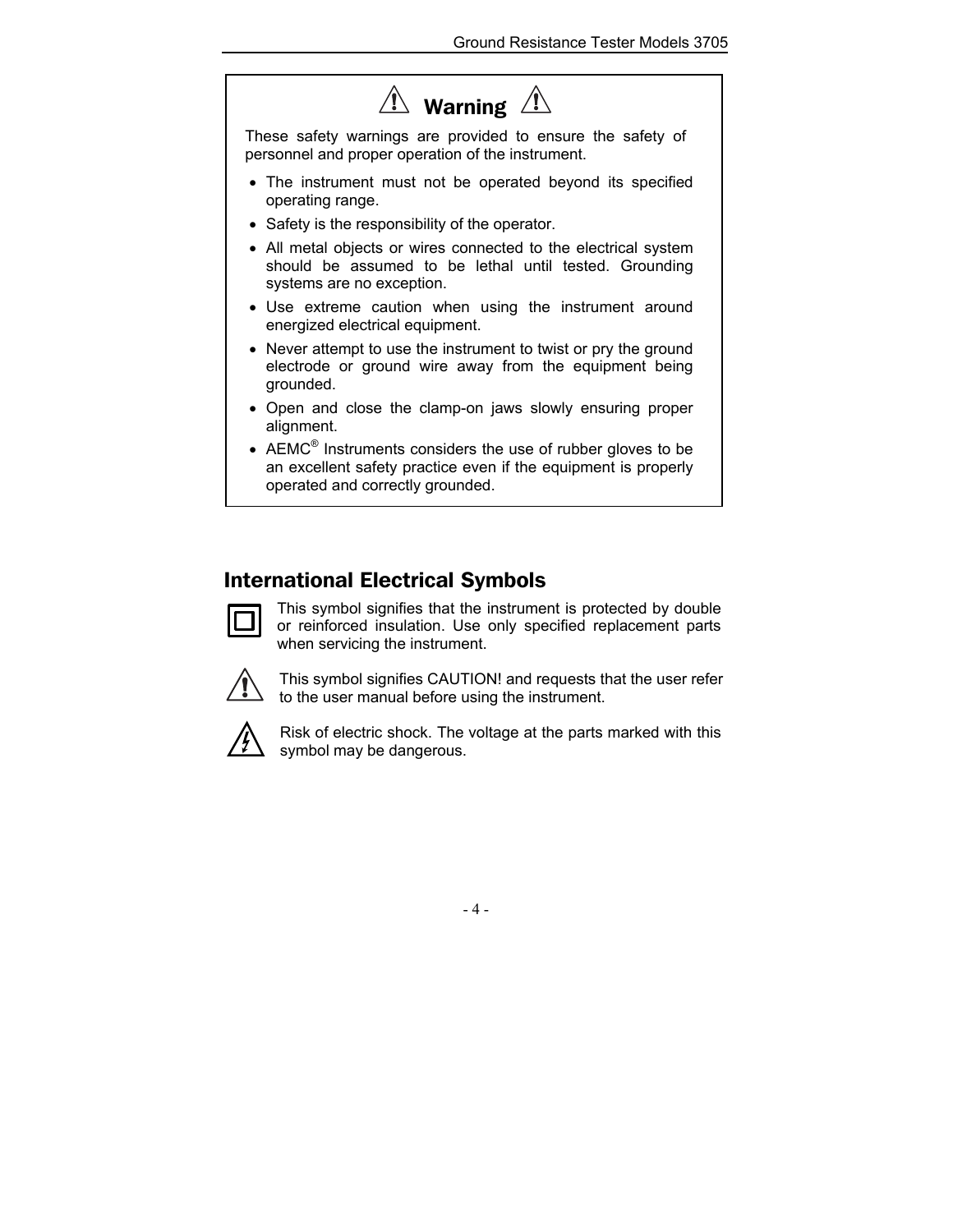### <span id="page-5-0"></span>Receiving Your Shipment

Upon receiving your shipment, be sure that the contents are consistent with the packing list. Notify your distributor of any missing items. If the equipment appears to be damaged, file a claim immediately with the carrier and notify your distributor at once, describing any damage. Save the damaged packing container to substantiate your claim.

### Packaging

The Clamp-On Ground Resistance Tester Model 3705 (Cat. #2117.59) is shipped with a canvas pouch, one 9V battery (not installed), a user manual with warranty registration and a calibration loop.

### **Accessories**

One multiple calibration loop................................................**Cat. #1223.01** 

### Important Information - Proper Operation

The proper operation and measurement accuracy depends on the proper jaw closing. For any measurement make sure that the jaw mating surfaces are clean and that no foreign matter obstructs their closing.

### **Description**

The Ground Resistance Tester Model 3705 measures ground rod and small grid resistance through any season, without the use of auxiliary ground rods. Clamp-on ground resistance testers are used in multigrounded systems without disconnecting the ground under test. Simply clamp the tester around the ground conductor or rod and measure the resistance to ground. By performing measurements on intact ground systems, the user also verifies the quality of the grounding connections and bonds. Resistance and continuity of grounding loops around pads and buildings may also be measured.

The Model 3705 offers battery life information at power-up and Auto-Off for power management. Additional features are also displayed on the large LCD to ensure precise measurements.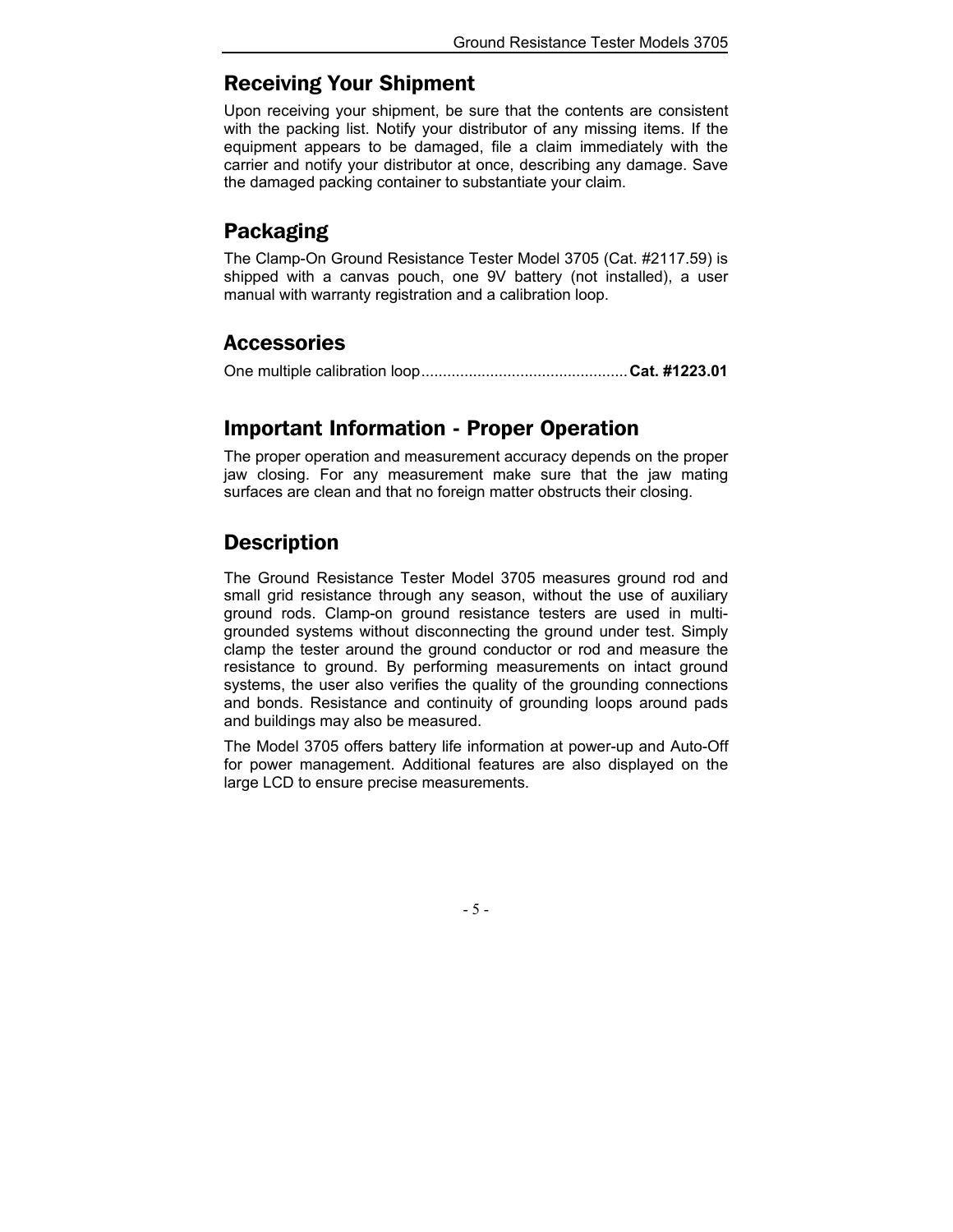#### <span id="page-6-0"></span>**Product Construction**

The Model 3705 body case is built of Lexan® for rugged use. The probe heads are encapsulated in a double-walled Lexan® shell (or equivalent polycarbonate) for extra strength and are reinforced at the body interfaces for enhanced field reliability. Overall construction and mechanical design ratings such as drop test, shock and vibration, weatherproofing against water projections, meet or exceed IEC (International Electrotechnical Commission) standards. This product has also been designed to meet IEC 1010.

#### **Jaw Design**

The probe head, or jaw, is a key component in the measurement and overall product performance. Considerable research and development were dedicated to ensuring its performance, reliability and versatility.

The large jaw has an inner opening diameter of 1.25" (32mm) permitting use on tight ground conductors on poles and in manholes. The large opening accommodates not only ground rods, but larger ground conductors (up to 1000 MCM) typically found in telecommunication or railroad applications.

The inner jaw is composed of two independent and individually shielded magnetic cores permitting the injection of a test signal and accurate return signal measurement without noise interference or cross talk common to separate probe instruments.

Thorough mechanical design, including small winglets, ensures repetitive jaw alignment for accuracy and prevents undesirable insertions into the jaw spring assembly.

#### **Body Design**

The ergonomic body design permits one-handed operation. The guard provides additional strength, and prevents the hand from slipping or coming into contact with conductors under test. The Lexan® (or equivalent polycarbonate) body construction provides strength. The LCD lens cover may be easily replaced if scratched. The sealed push-buttons directly access all test functions and are easily operated even with gloved hands.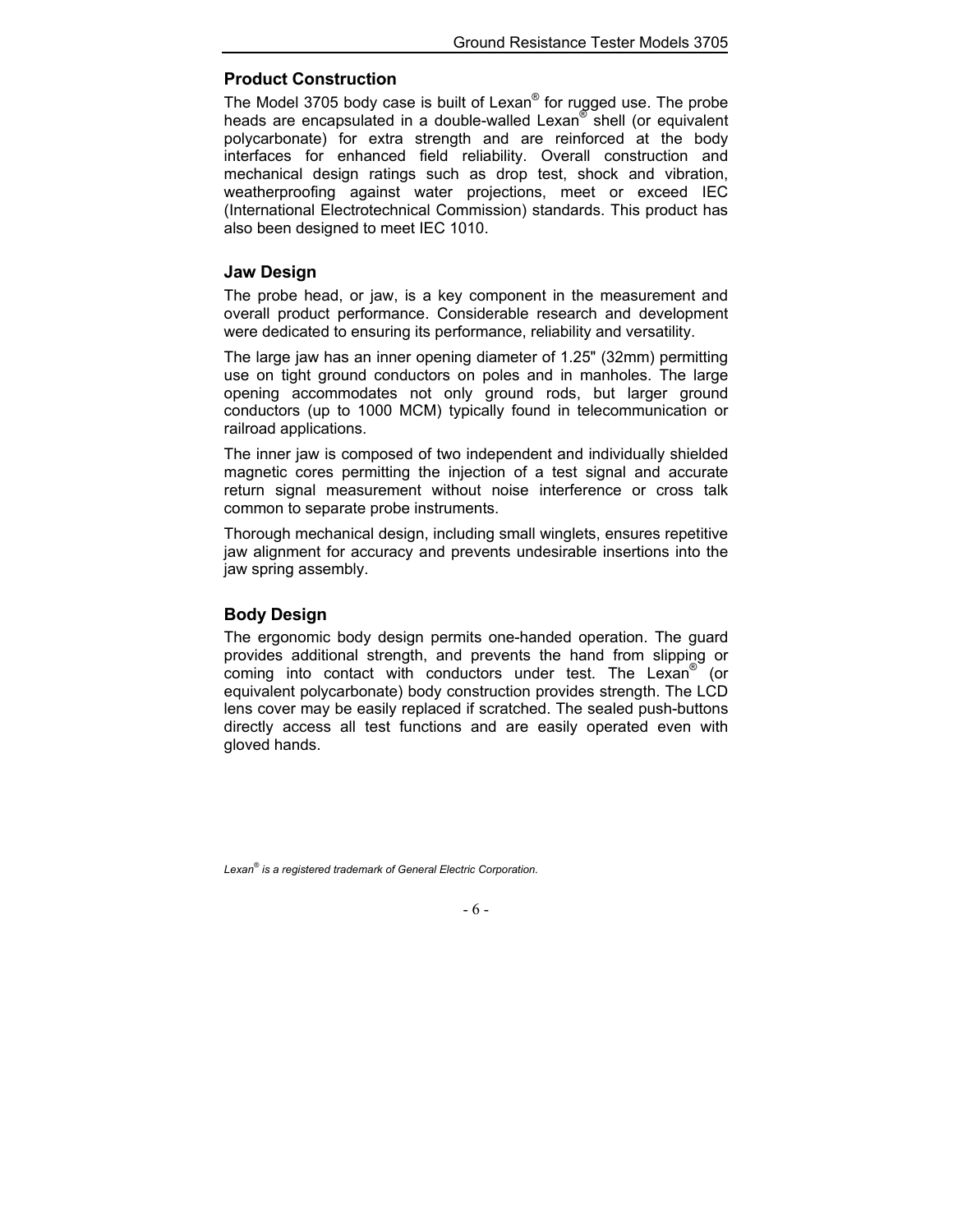| <b>Ground Resistance</b>                     |                       |                   |                                    |
|----------------------------------------------|-----------------------|-------------------|------------------------------------|
| <b>Measurement Range</b>                     | Range                 | <b>Resolution</b> | Accuracy*                          |
| Autoranging<br>$0.01\Omega$ to 1200 $\Omega$ | 0.1 to $1.00\Omega$   | 0.01Q             | $±$ (2% R ± 0.02Ω)                 |
|                                              | 1.0 to 50.0 $\Omega$  | $0.1\Omega$       | $\pm$ (1.5% R $\pm$ 0.1 $\Omega$ ) |
|                                              | 50.0 to $100.0\Omega$ | $0.5\Omega$       | $\pm$ (2.0% R $\pm$ 0.5 $\Omega$ ) |
|                                              | 100 to $200\Omega$    | 1 <sub>O</sub>    | $\pm$ (3.0% R $\pm$ 1 $\Omega$ )   |
|                                              | 200 to $400\Omega$    | $5\Omega$         | $±$ (6.0% R ± 5Ω)                  |
|                                              | 400 to 600 $\Omega$   | 10 $\Omega$       | $±$ (10% R ± 10Ω)                  |
|                                              | 600 to 1200 $\Omega$  | $50\Omega$        | Approx. $25\% \pm 50$              |

### <span id="page-7-0"></span>Electrical Specifications

#### *R = Reading*

\* Reference conditions:  $23^{\circ}$ C ± 3K, 50% RH ± 10%, battery at 8V ± 0.2V, external magnetic field < 40A/m, external electrical field < 1V/m, conductor centered, loop resistance noninductive. Accuracy % of Reading, Frequency: 50/60Hz.

#### **Resistance Measurement Frequency:** 2403Hz

**Voltage Generated into the Loop:** Approx. 60mVrms

**Resistance Overload:** OL displayed above 1200Ω

### Mechanical Specifications

**Dimensions:** 9.25 x 3.94 x 2.17" (235 x 100 x 55mm) **Weight:** 2.2lbs. (1kg) **Case Material:** Lexan® 920A (UL94V2) or equivalent **Jaw Cover Material:**  Lexan<sup>®</sup> with 10% fiberglass charge (UL94V0) or equivalent **LCD Cover Material**: Clear Lexan® (UL94V1) or equivalent **Color:** Gray body, red jaws **Jaw Window Diameter:** 1.25" (32mm) **Jaw Opening:** 1.38" (35mm) **Operating Temperature:** 14° to 131°F (-10° to 55°C) **Operating Humidity:**

10 to 90% RH @ 14° to 104°F (-10° to 40°C), 75% RH @ 131°F (55°C)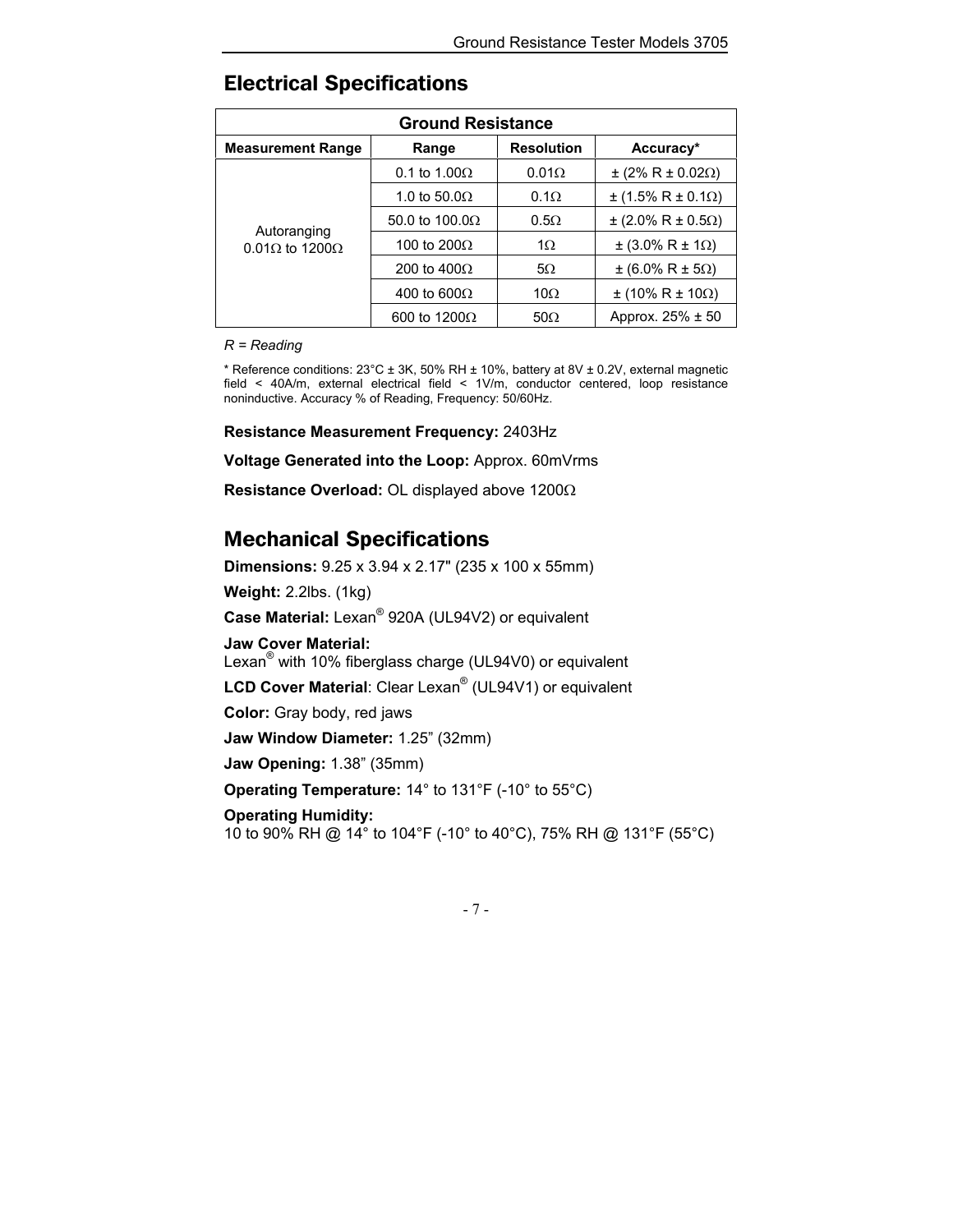<span id="page-8-0"></span>**Storage Temperature:** -22° to 158°F (-30° to 70°C)

**Altitude:** Operational - 2000m; Storage - 12000m

**Power Supply:** 9V Alkaline (IEC 6LF22 or NEDA 1604A)

**Battery Life:** Typical: 8 hours or approx. 1000 measurements of 30 seconds

**LCD:** 3-3/4 digit, 1.73 x 1.10" (44 x 28 mm)

**US Design Patent:** No. 362,639

### Safety Specifications

 $\epsilon$ 

IEC 1010-2-032 (Class 2), Double Insulation

**Working Voltage:** 150V, Cat. III - Pollution Degree 2 300V, Cat. II - Pollution Degree 2

**Environmental:** IP30 (Protection Index) EN 60529 Ed. 92 IK04, EN 50102 Ed. 95

**Vibration Test:** IEC 68-2-6

**Shock Test:** IEC 68-2-27

**Drop Test (1m):** IEC 68-2-32

**Max A Overload:** 100A continuous, 200A (< 5s) 50/60Hz OL displayed above 29.99Arms

**Electromagnetic Compatibility:** Emission: EN 50081-1 Ed. 92 Immunity: EN 50082-1 Ed. 97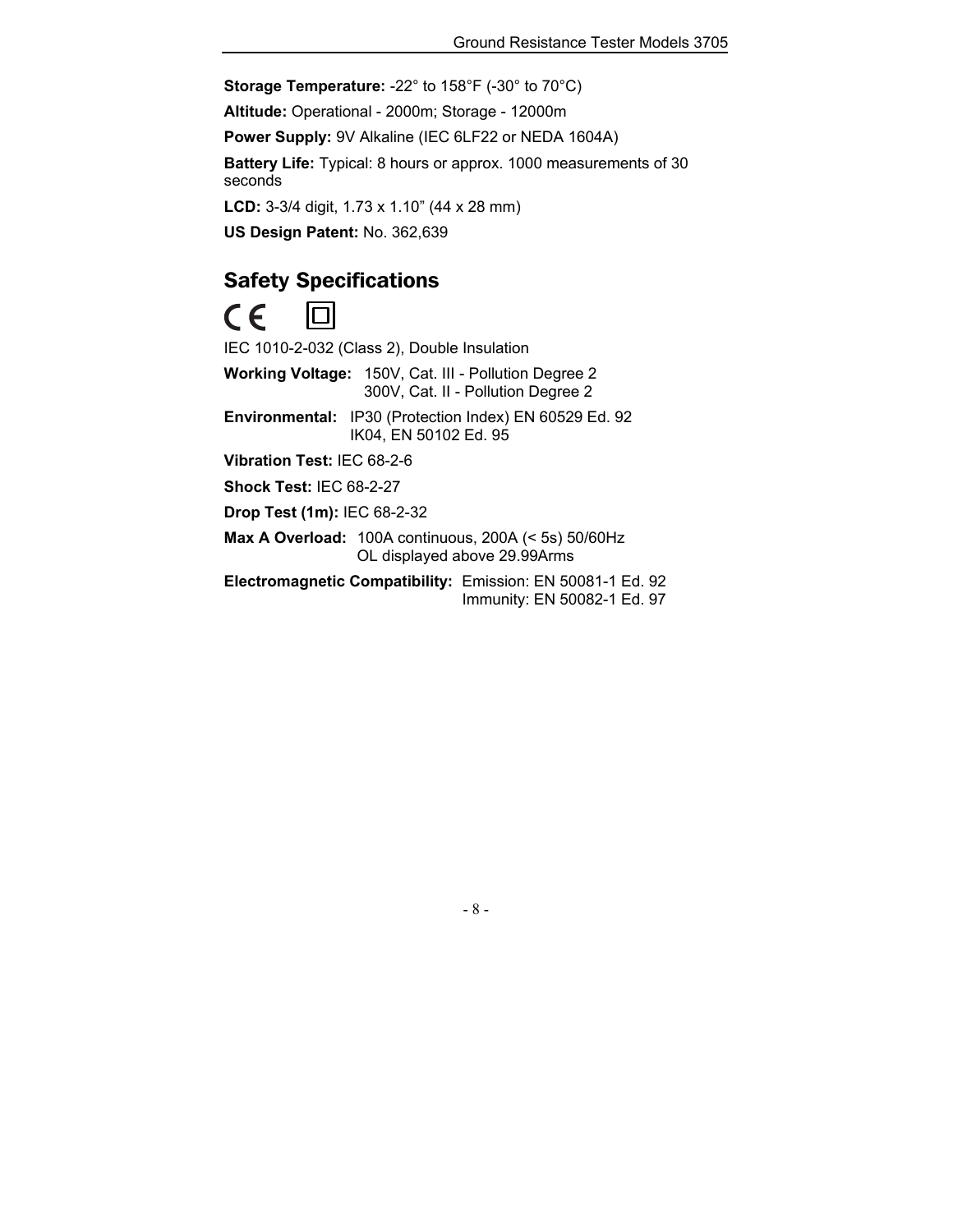

### <span id="page-9-0"></span>Model 3705 Controls



- 1. Head Assembly: Consists of two individually shielded magnetic cores.
- 2. Hold: Freezes last measured value on the display.
- 3. Display: 3000 count LCD, function indicators.
- 4. ON/OFF: Power ON or OFF, activates display self-test at power-up.
- 5. Lever: Opens or closes jaws.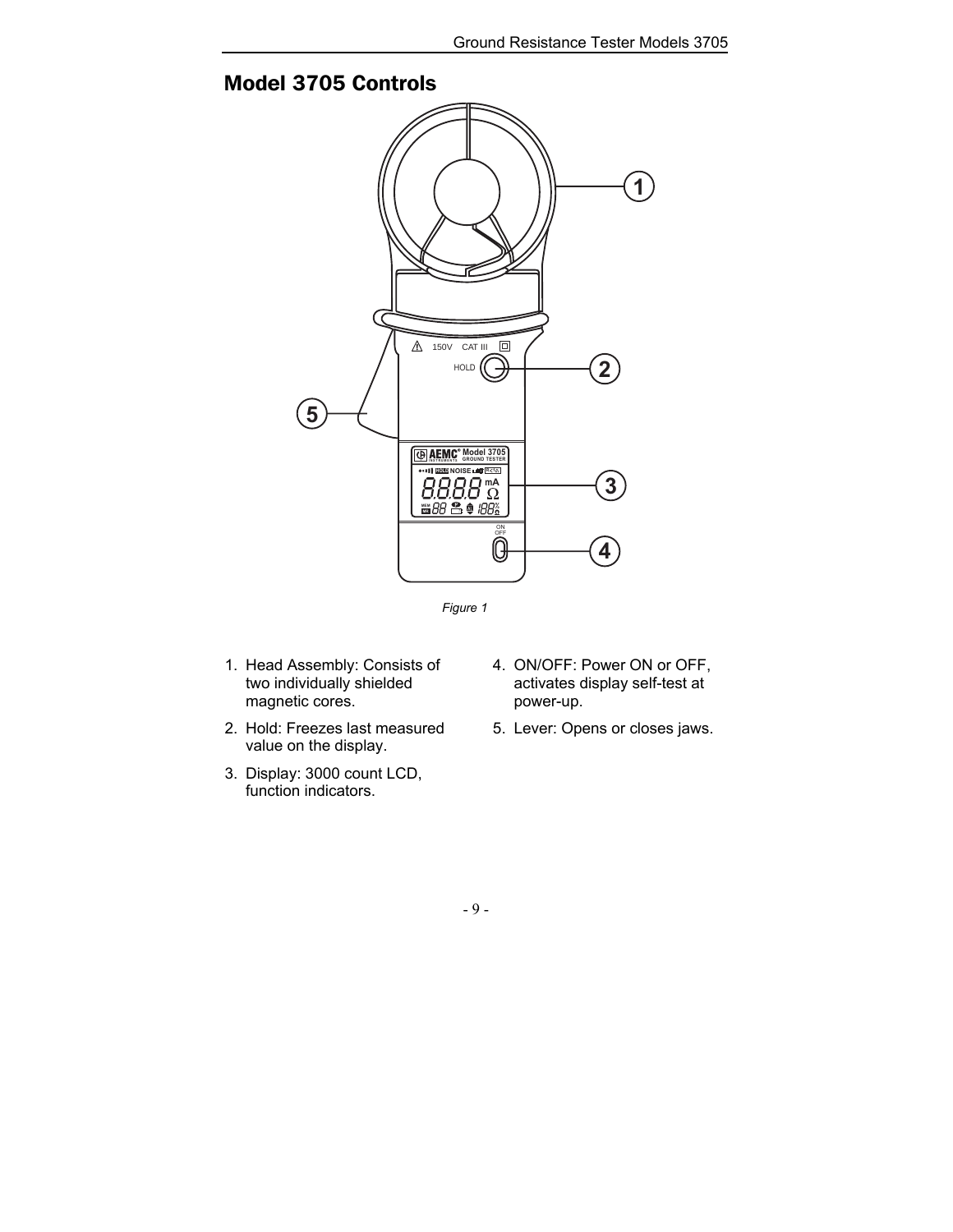### <span id="page-10-0"></span>Digital Display Features



*Figure 2* 

- Displayed when the beeper is active. To turn the beeper On/Off, •111 push ON &  $\Omega$  together at power-up. The beeper is active when displayed.
	- Displayed when the HOLD function is activated. This function locks the present displayed value. During HOLD: A, Ω, and Alarm functions are deactivated. The Memory function may still be used. **HOLD**
- Indicates that the jaws of the instrument are not properly closed. пĆ The Open Jaw indication is present only in the  $\Omega$  Mode. Check for foreign matter in the jaw mating surface.

In the  $\Omega$  function, this symbol indicates the presence of excessive stray noise in the ground electrode under test. This symbol will be present if noise signals reach an amplitude of approx. 5A or 50V. Resistance measurement values are no longer valid. The beeper is also activated. **NOISE** 

- Displayed when measured resistance is below 0.1 $\Omega$ . This may indicate that grounding electrode you are clamped onto is continuous with itself (the instrument is measuring a metallic loop and not the ground electrode resistance). In this situation, electrode resistance measurements may not be valid. The main display can measure between 0.7 to 0.07 $\Omega$ , but without any specified accuracy.  $R < .10$ 
	- $\Omega$ Ground resistance measurement mode.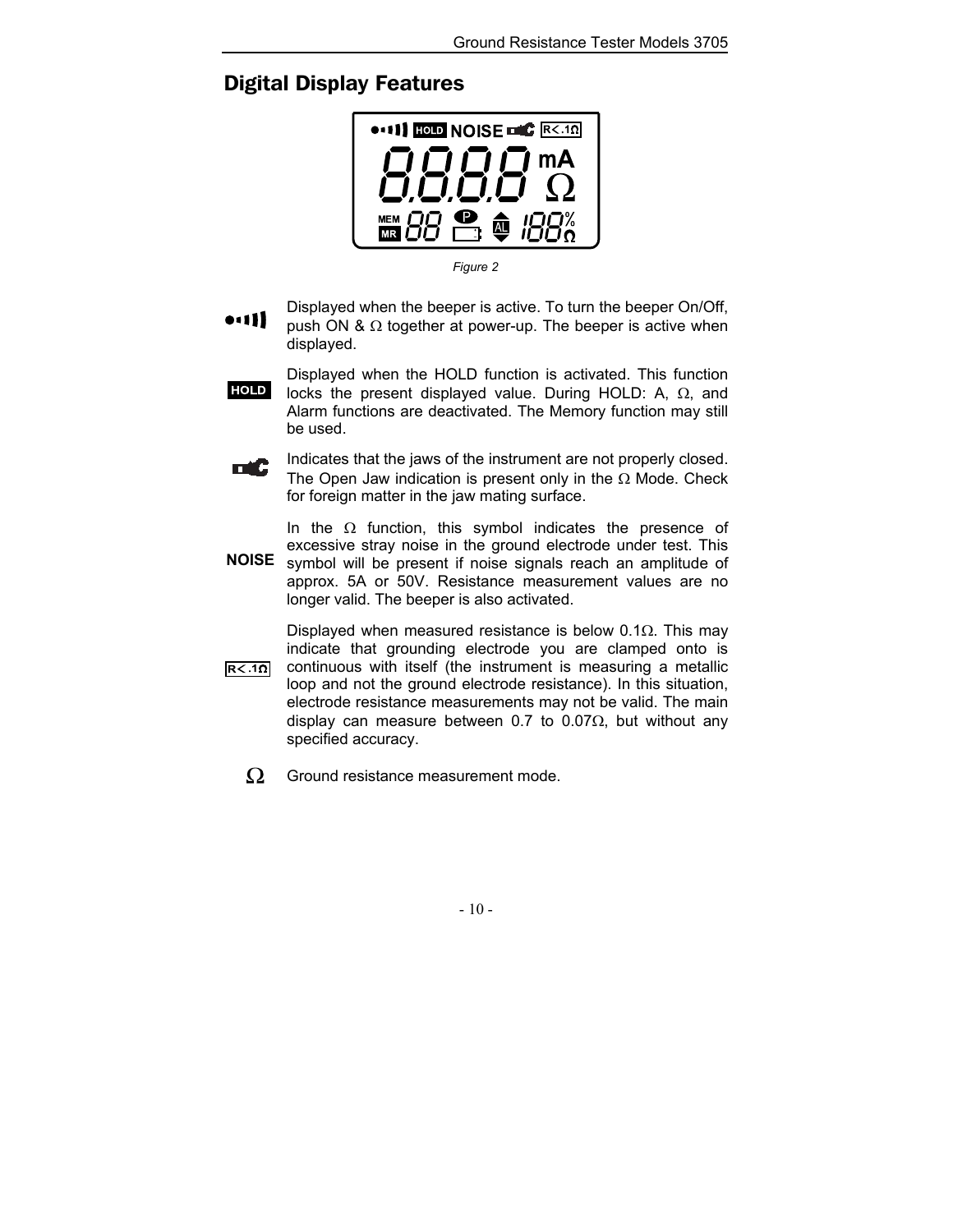Indicates the Auto-Off feature is deactivated and the instrument stays on permanently (until turned off by the user). With no symbol displayed, after 5 minutes of non-use the instrument will automatically shut itself off. The Auto-Off feature is turned On/Off by pressing Hold at power-up.

Display flashes this symbol (1/second) during a low battery condition. Measurements are still possible. When this symbol is <del>고</del>. displayed continuously, measurements are no longer possible. Battery replacement is necessary.

- Indicates the approximate percentage of useful battery life יתוחו<sub>.</sub><br>יירוש remaining (0-100%). This function is displayed only upon initial power-up when the ON push-button is held down for more than 2 seconds.
	- **OL** The overload symbol will illuminate when the measurement reading is beyond the limits of the instrument:

Resistance > 1200Ω  $Current > 30.00A$  rms The beeper is activated in current overload.

P)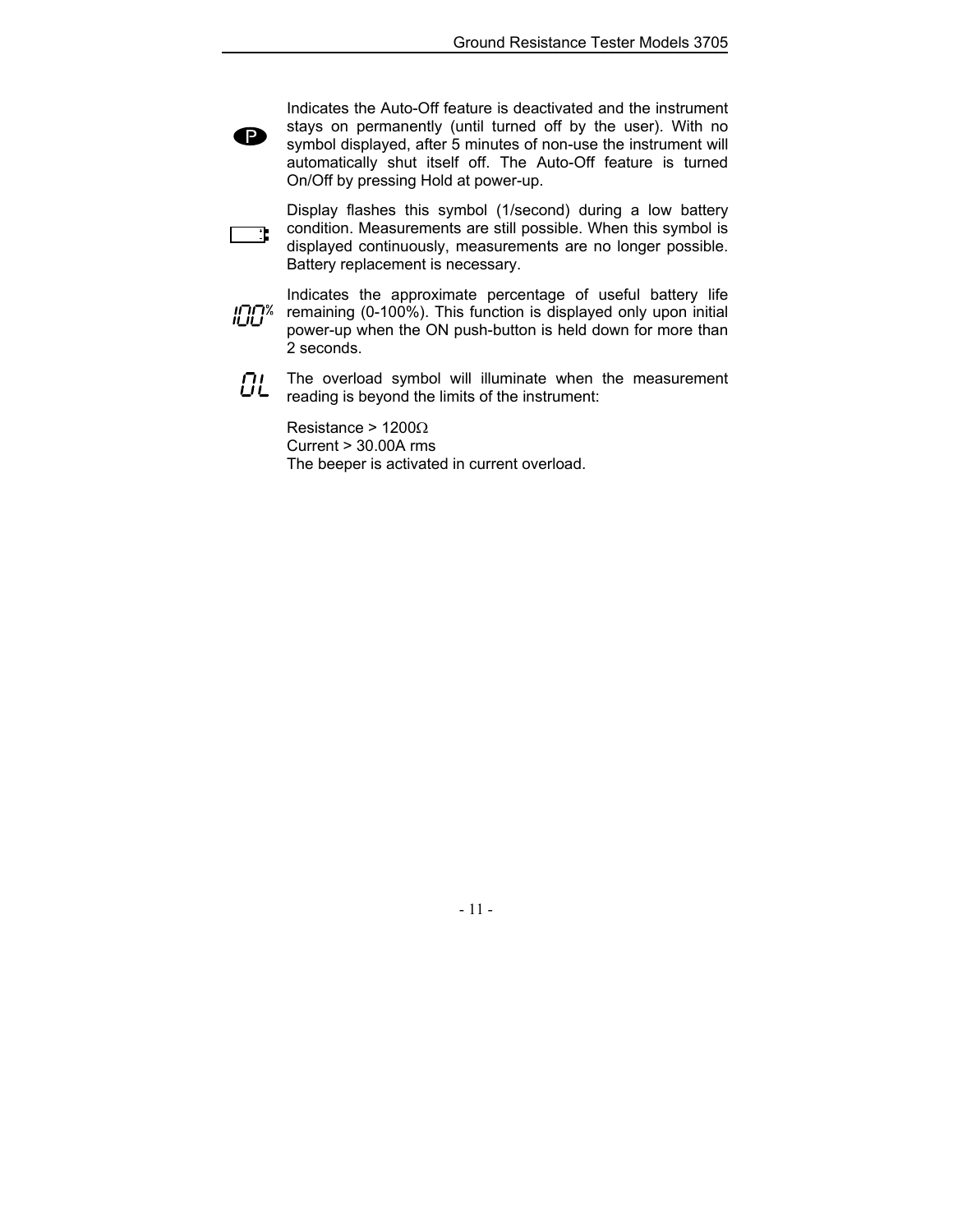### <span id="page-12-0"></span>Function Controls

### **On/Off**

The ON/OFF push-button, when pushed actuates power on or power off with an audible control tone. Upon initial power-up, the instrument will be in the Ohms function  $(Ω)$  and will go to OL until clamped on. When the ON push-button is pushed and held down, after three seconds the instrument will beep and provide a self test featuring a full function display (Fig. 3) followed by status indications for the remaining battery life (battery symbol blinks, 0-100% - Fig. 4).

Release the ON/OFF push-button to initialize the instrument.





*Figure 3 Figure 4*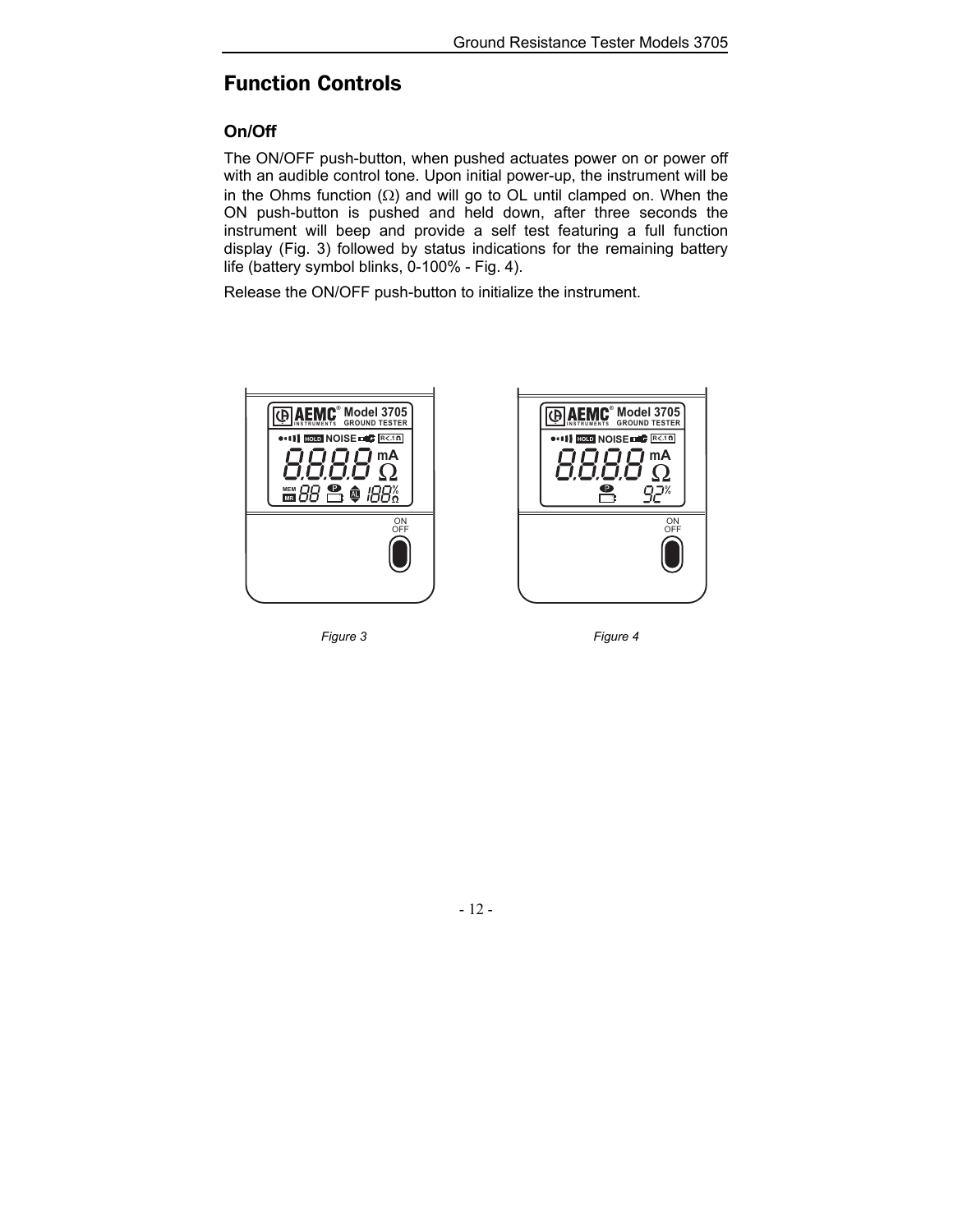### <span id="page-13-0"></span>**Auto-Off**

The instrument will shut off automatically after five minutes of non-use. The instrument will issue a short beep 15 seconds prior to shutting down and the LCD flashes once per second. The Auto-Off may be disabled by turning on the meter while holding down the HOLD pushbutton. The  $\bullet$  indicator will appear on the display to indicate the Auto-Off feature has been disabled. (Fig. 5).



*Figure 5* 

### **Hold**

The HOLD push-button freezes the last measured value onto the display. When the HOLD function is enabled, **HOLD** is displayed on the LCD.

When the HOLD function is enabled, other control functions are disabled.

To exit HOLD, press the HOLD push-button and normal operation is resumed.

**Note:** When HOLD is pressed during powerup, the auto-off feature is disabled and  $\bullet$  is displayed on the LCD. See Auto-Off.



*Figure 6*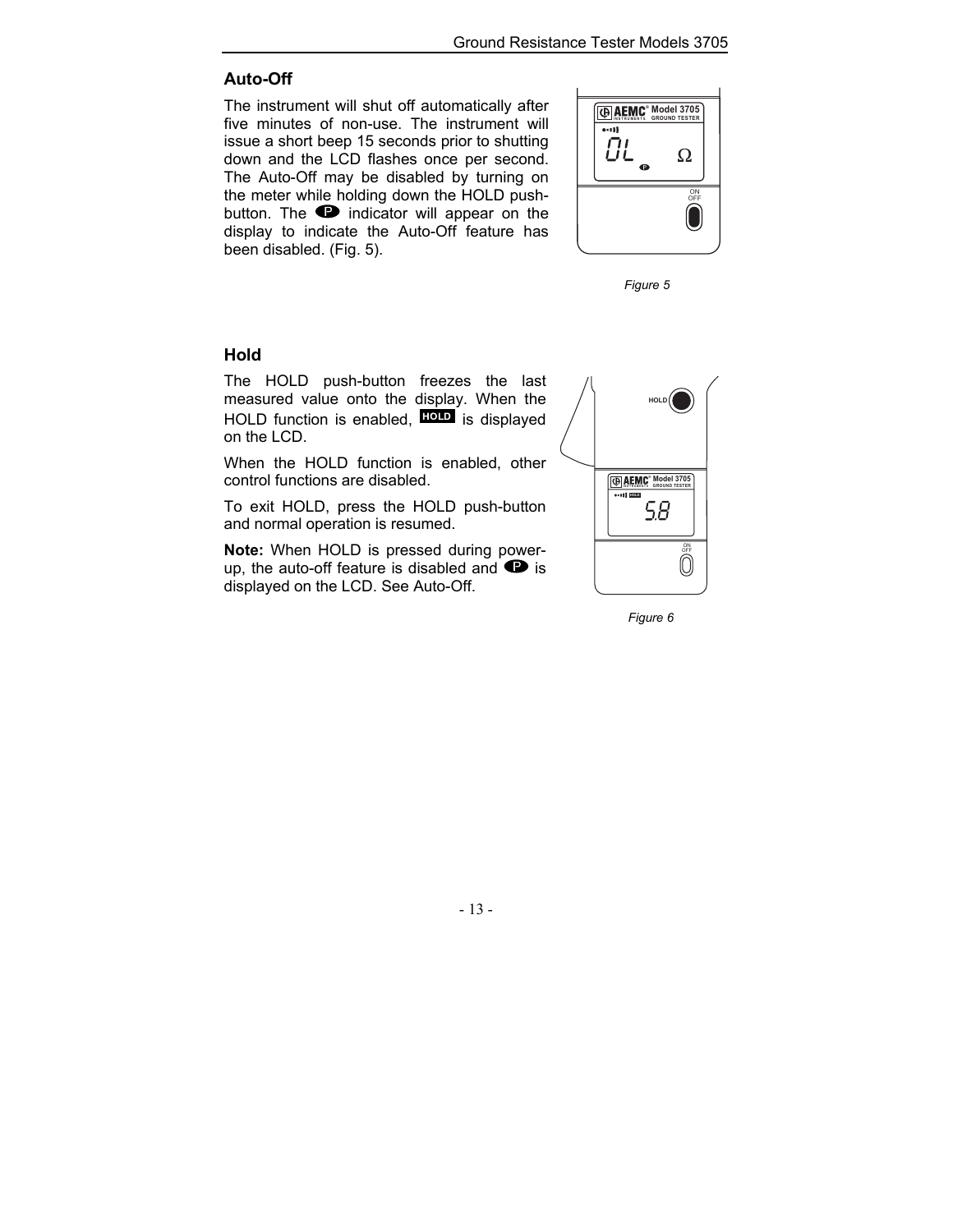### <span id="page-14-0"></span>**Resistance**

The  $\Omega$  function provides resistance measurements from 0.1 to 1200 $\Omega$  in seven autoranges.

| Range                | <b>Resolution</b> |
|----------------------|-------------------|
| 0.07 to $1\Omega$    | $0.01\Omega$      |
| 1.0 to 50.0 $\Omega$ | $0.1\Omega$       |
| 50 to 100 $\Omega$   | $0.5\Omega$       |
| 100 to 200 $\Omega$  | 1 $\Omega$        |
| 200 to $400\Omega$   | $5\Omega$         |
| 400 to 600 $\Omega$  | $10\Omega$        |
| 600 to 1200 $\Omega$ | 50Ω               |

Upon initial power-on, the  $\Omega$  function is chosen by default.

The Models 3705 will track down to 0.07Ω and indicate  $R < 10$  below 0.1Ω (Fig. 7). Accuracy is not defined below 0.1Ω. Measurements below 0.1Ω typically (or even 1Ω) indicate the ground tester is clamped onto a closed loop and that the signal is not flowing through the ground under test.



*Figure 7* 



If the resistance readings are above 1200 $\Omega$ , OL will be displayed on the LCD (Fig. 9). This may indicate high ground resistance but may also be caused by a disconnected or poorly bonded ground.

*Figure 8*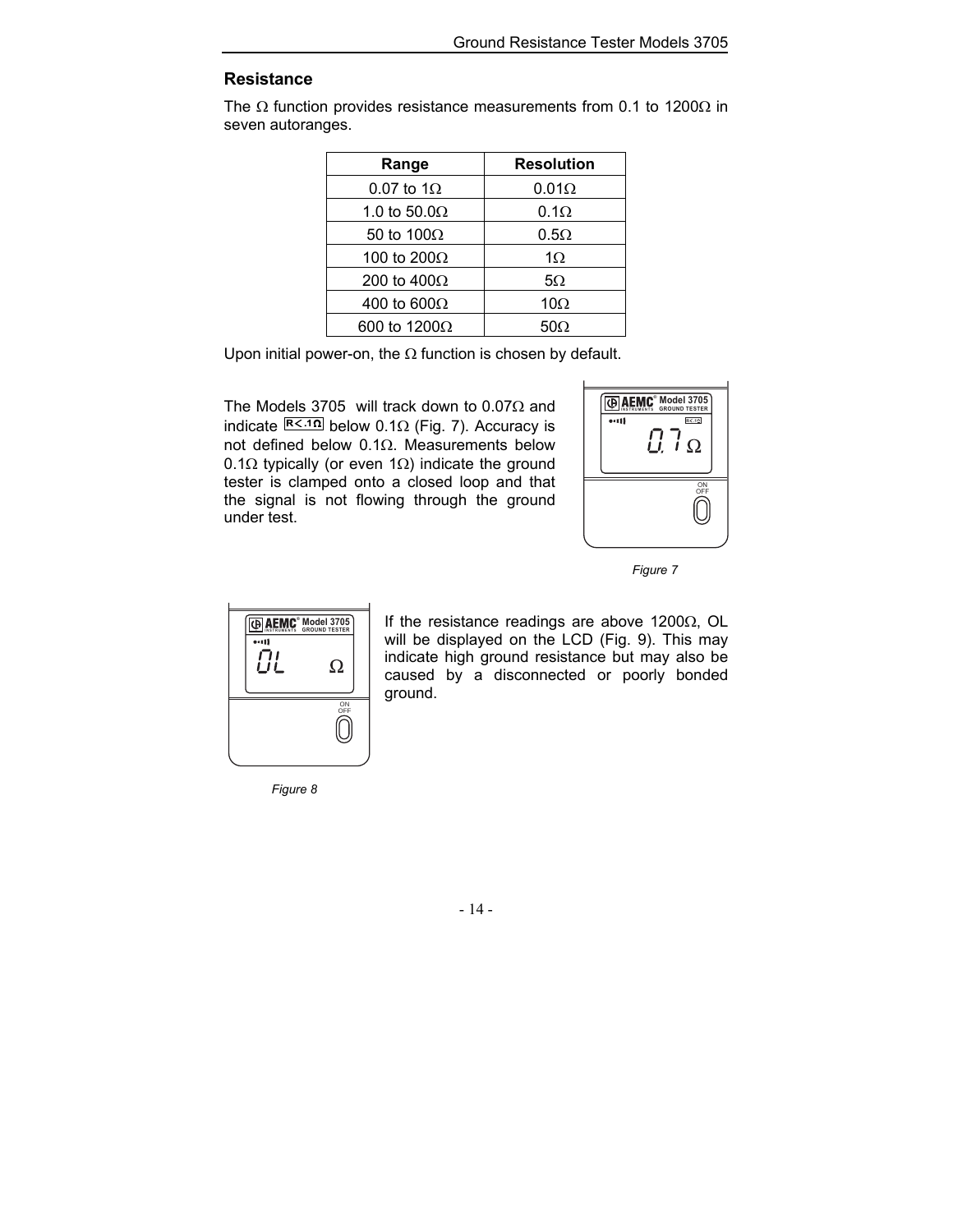| <b>Function</b>   | <b>Push Button(s)</b><br><b>Used</b> | <b>Function Setting</b><br>Saved @ Power Down |
|-------------------|--------------------------------------|-----------------------------------------------|
| On/Off            | ON/OFF                               |                                               |
| $\Omega$ Function | ON/OFF                               | Default Setting                               |
| Display Hold      | <b>HOLD</b>                          | No                                            |
| Auto-Off On/Off   | ON + HOLD                            | N٥                                            |

### <span id="page-15-0"></span>Function Access Summary

### Principle of Operation

Typically grounded distribution system may be simulated by the basic circuit shown in Fig. 9 or an equivalent circuit, shown in Fig. 10. If voltage (V) is applied to any measured grounding electrode Rx through a special transformer, current (I) flows through the circuit, thereby establishing the following equation:

$$
\frac{V}{I} = Rx + \frac{1}{\sum_{i=1}^{n} \frac{1}{Ri}}
$$
 where, usually  $Rx \gg \frac{1}{\sum_{i=1}^{n} \frac{1}{Ri}}$ 

Therefore,  $V/I = Rx$  is established. If I is detected and measured with V kept constant, the measured grounding electrode resistance Rx can be obtained. A signal is fed to a special transformer via a power amplifier from a 2003Hz constant voltage oscillator. The resulting current is then sensed by a detection CT. An active filter is used to dampen earth current at commercial frequency and high-frequency noise.

**Example:** If we clamp around any grounding electrode in a multigrounded system, the measured value of the electrode under test will be the resistance of that particular rod in series with the equivalent parallel resistance value that the rest of the multi-grounded system represents. If we had an electrical system that had 101 grounding electrodes and each had a resistance value of 25 $\Omega$ , and we were to clamp around any electrode in the system, the measured value would be  $25\Omega$  in series with the equivalent parallel resistance or 0.25 $\Omega$ . The displayed value would be 25.2 $\Omega$  (instrument resolution to 0.1 $\Omega$ ).

$$
V/I = 25\Omega + 0.25\Omega
$$
 Rx = 25.2 $\Omega$ 

In most field applications, the number of electrodes that make up a multigrounded system would be higher, therefore the equivalent parallel resistance is negligible with respect to the rod under test.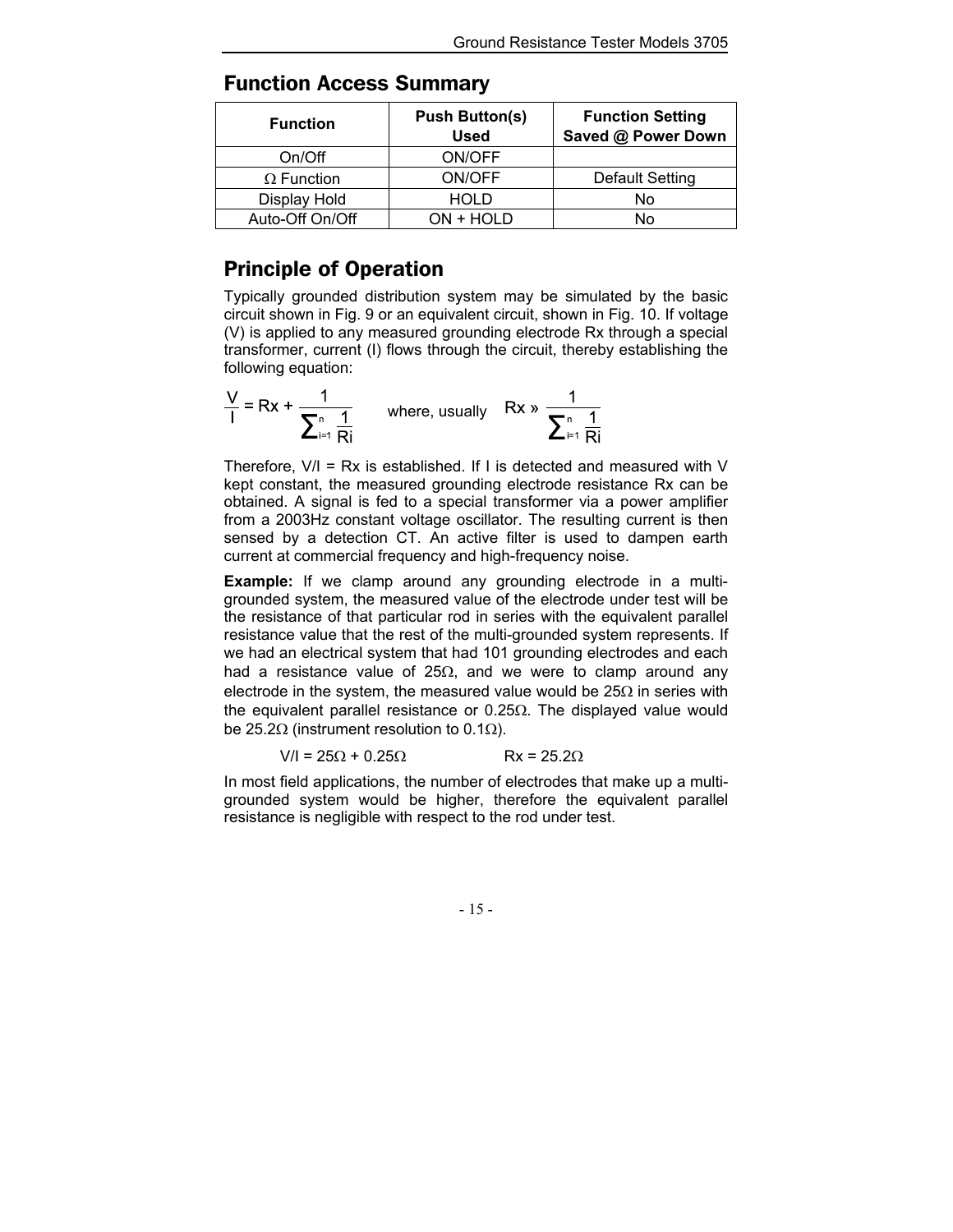

*Figure 9* 



*Figure 10*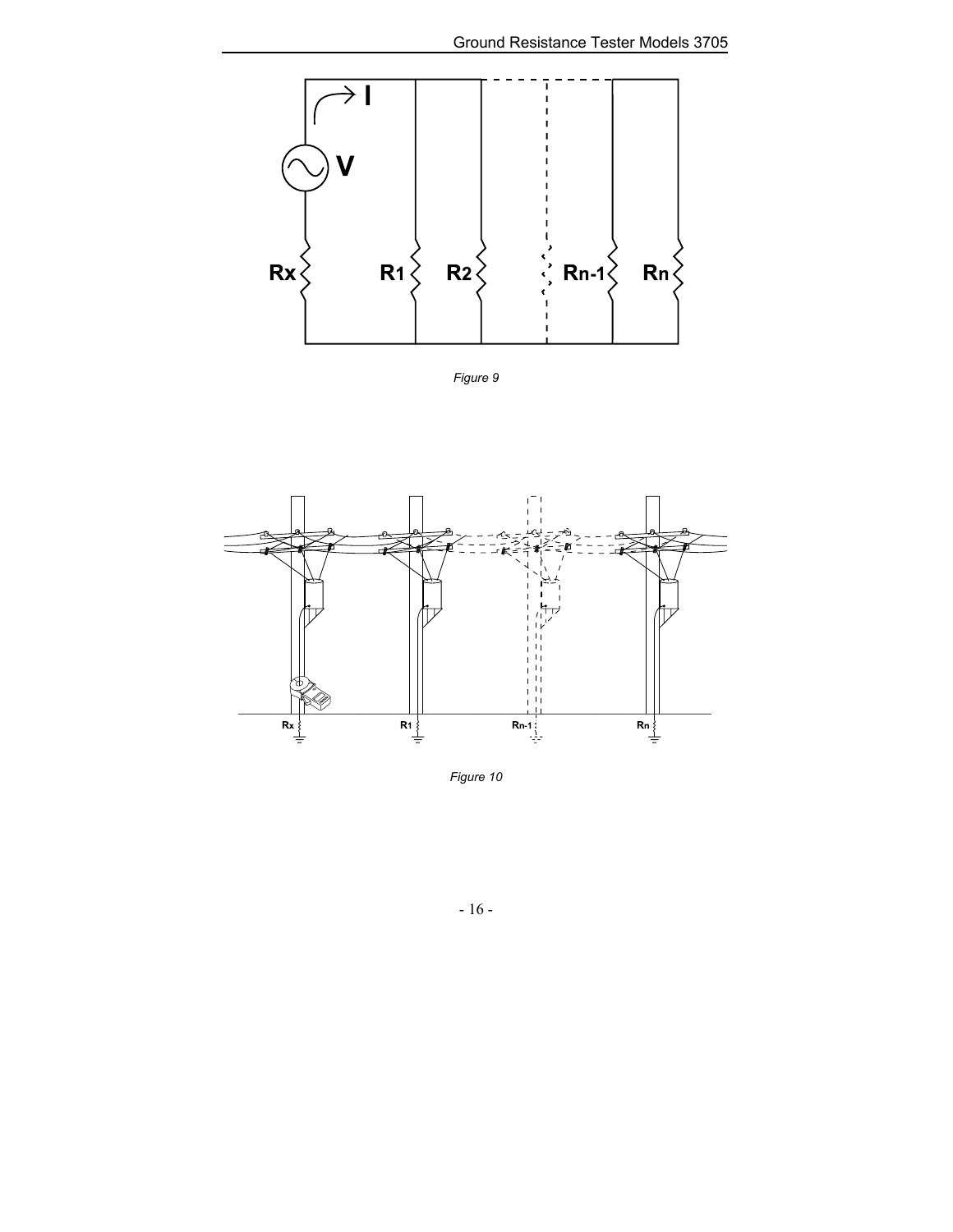### <span id="page-17-0"></span>Field Applications

#### **Pole Ground Rods**

Remove any molding covering the ground conductor, and provide sufficient room for the jaws of the clamp-on. The jaws must be able to close easily around the conductor. The jaws can be placed around the ground rod itself.

**Note:** The instrument must be placed so that the jaws close around an electrical path from the system neutral or ground wire to the ground rod or rods as the circuit provides.

The reading you measure with the clamp-on tester indicates not just the resistance of the rod, but of the connection to the system neutral and all bonding connections between the neutral and the rod.

Note that in Fig. 11 there is both a butt plate and a ground rod. In this type of circuit, it is necessary to place the instrument above the bond so that both grounds are included in the test. For future reference, note the date, ohms reading, and pole number. Replace any molding you may have removed from the conductor.



*Figure 11*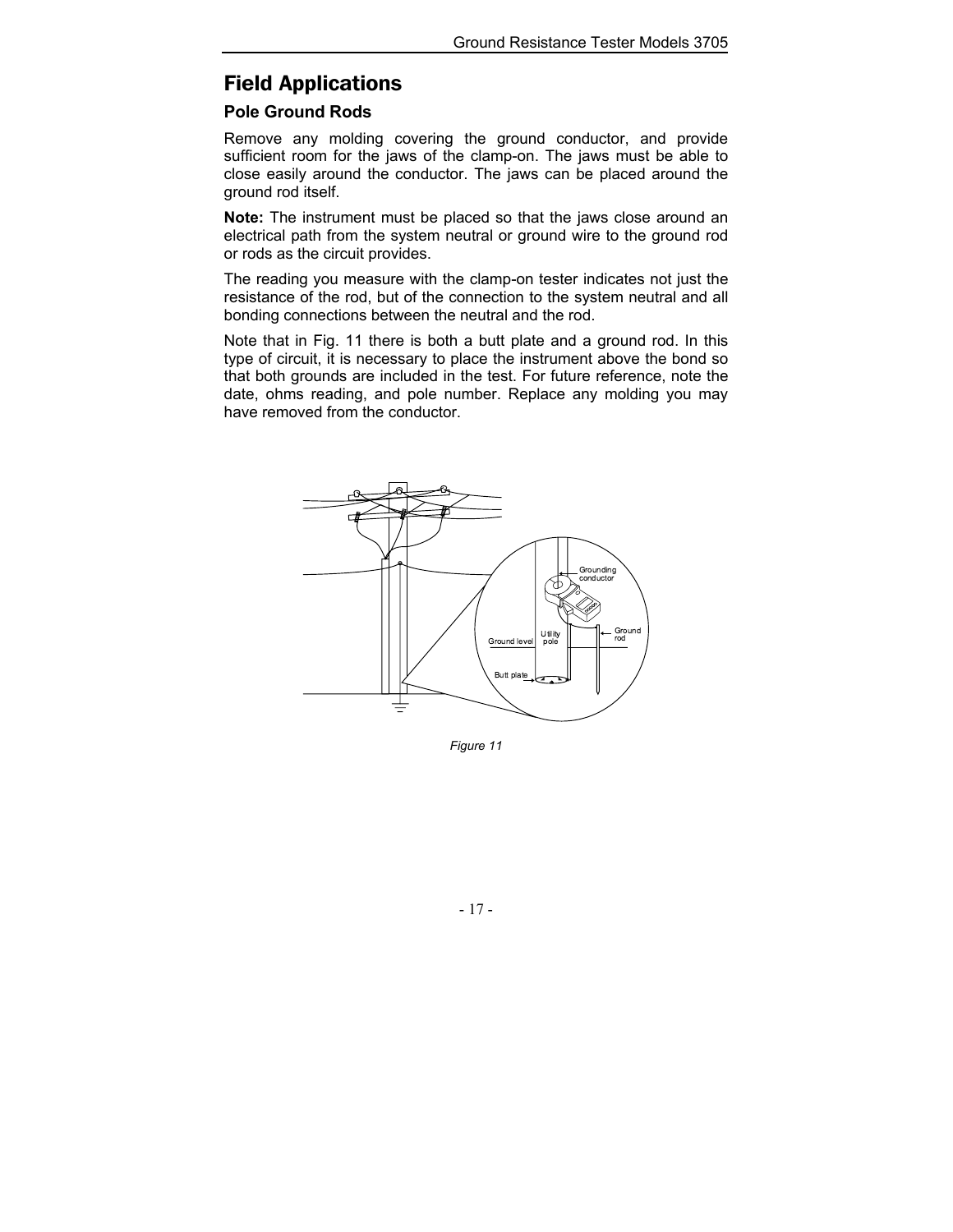<span id="page-18-0"></span>**Note:** A high reading or OL indicates one or more of the following:

- A. Poor ground rod
- B. Open ground conductor
- C. High resistance bonds on the rod or splices on the conductor; watch for buried split butts, clamps, and hammer-on connections.

#### **Service Entrance or Meter**

Follow the same procedure as for Pole Ground Rods. Notice that Fig. 13 shows multiple ground rods and in Fig. 12 the ground rods have been

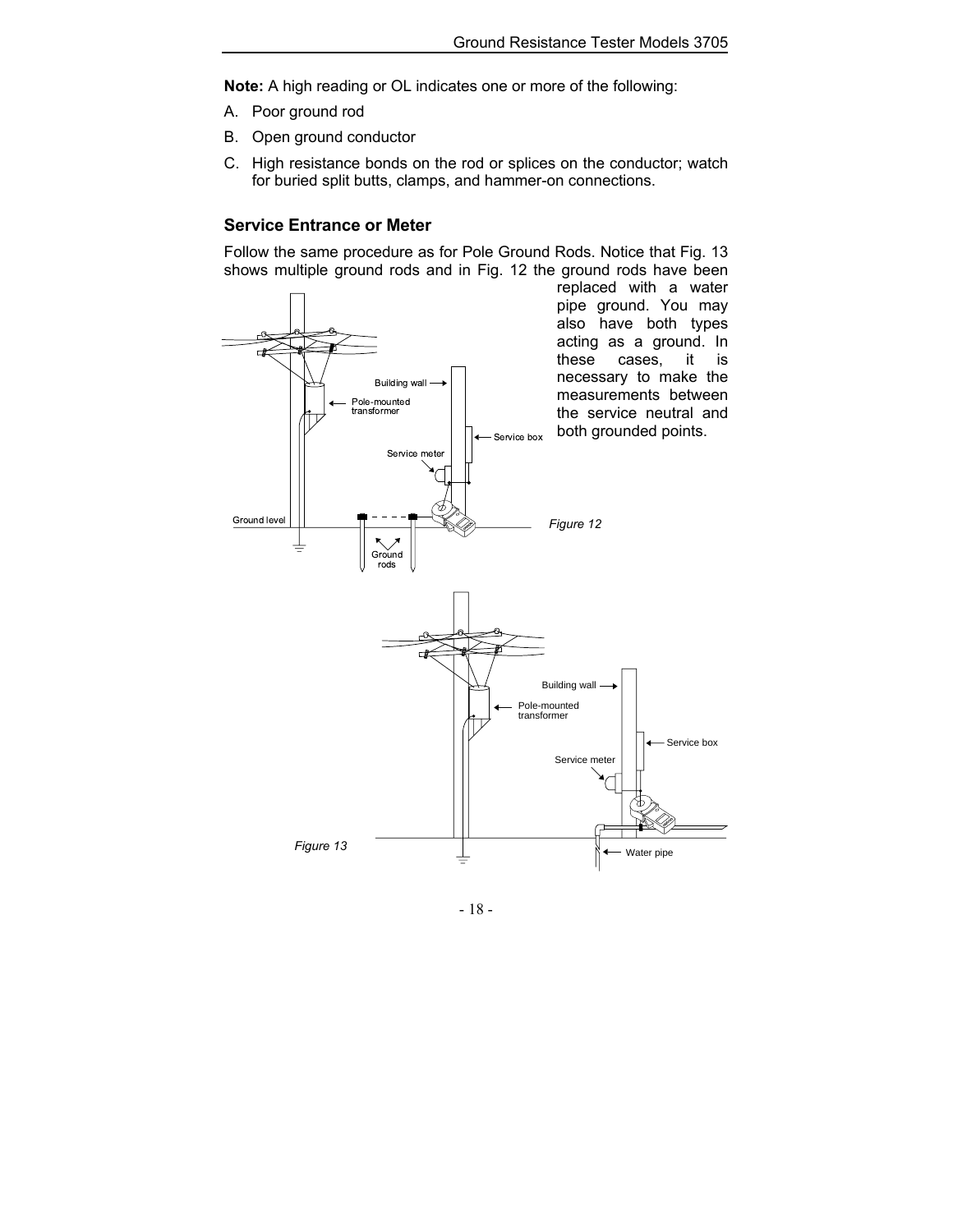#### <span id="page-19-0"></span>**Pad Mounted Transformer**

#### *Observe all safety requirements - High voltage may be present!*

Locate and number all rods (usually only a single rod is present). If the ground rods are inside the enclosure, refer to Fig. 14 and if they are outside the enclosure, refer to Fig. 15. If a single rod is found within the enclosure, the measurement should be taken on the conductor just before the bond on the ground rod. Often, more than one ground conductor is tied to this clamp, looping back to the enclosure or neutral.



*Figure 14* 

In many cases, the best reading can be obtained by clamping the instrument onto the ground rod itself, below the point when the ground conductors are attached to the rod, so that you are measuring the ground circuit. Care must be taken to find the conductor with only one return path to the neutral.

Generally < 0.7 $\Omega$  R<sup>z.10</sup> indicates that you are on a closed loop. In Fig. 19, the ground rod is located outside the enclosure. Clamp at the indicated measuring point to obtain the correct reading. If more than one rod exists at different corners of the enclosure, it is necessary to determine how they are connected to properly measure the ground resistance.



*Figure 15*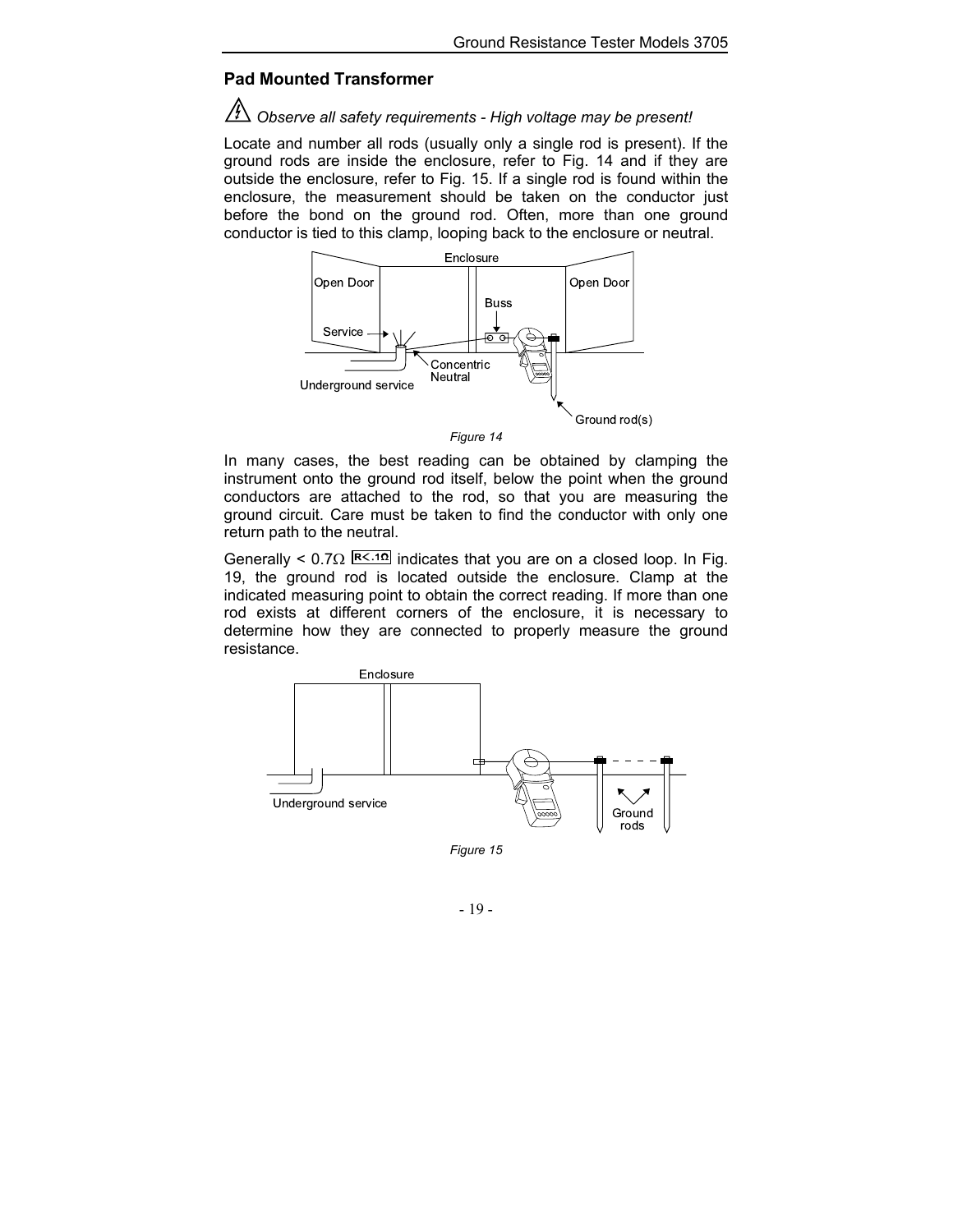#### <span id="page-20-0"></span>**Transmission Towers**



*Observe all safety requirements - Dangerously high voltage may be present!* 

Locate the ground conductor at the base of the tower. Many different configurations exist. Care should be taken when searching for the ground conductor. Fig. 16 shows a single leg mounted on a concrete pad with an external ground conductor. The point at which you clamp the instrument should be above all splices and connections which allow for multiple rods, butt wraps, or butt plates.

**Note:** Current flowing to ground may be high.



### **Central Office Locations**

The main ground conductor from a ground window or a ground plane is usually the location to clamp the tester. Due to the wiring practices within the central office, there are many locations at which you can look at the water pipe or counterpoise from within the building. An effective location is usually at the ground buss in the power room, or near the backup generator.

By measuring current and resistance at several points and comparing the readings, you will be able to identify neutral loops, utility grounds and central office grounds. The test is effective and accurate when the ground window is connected to the utility ground at only one point.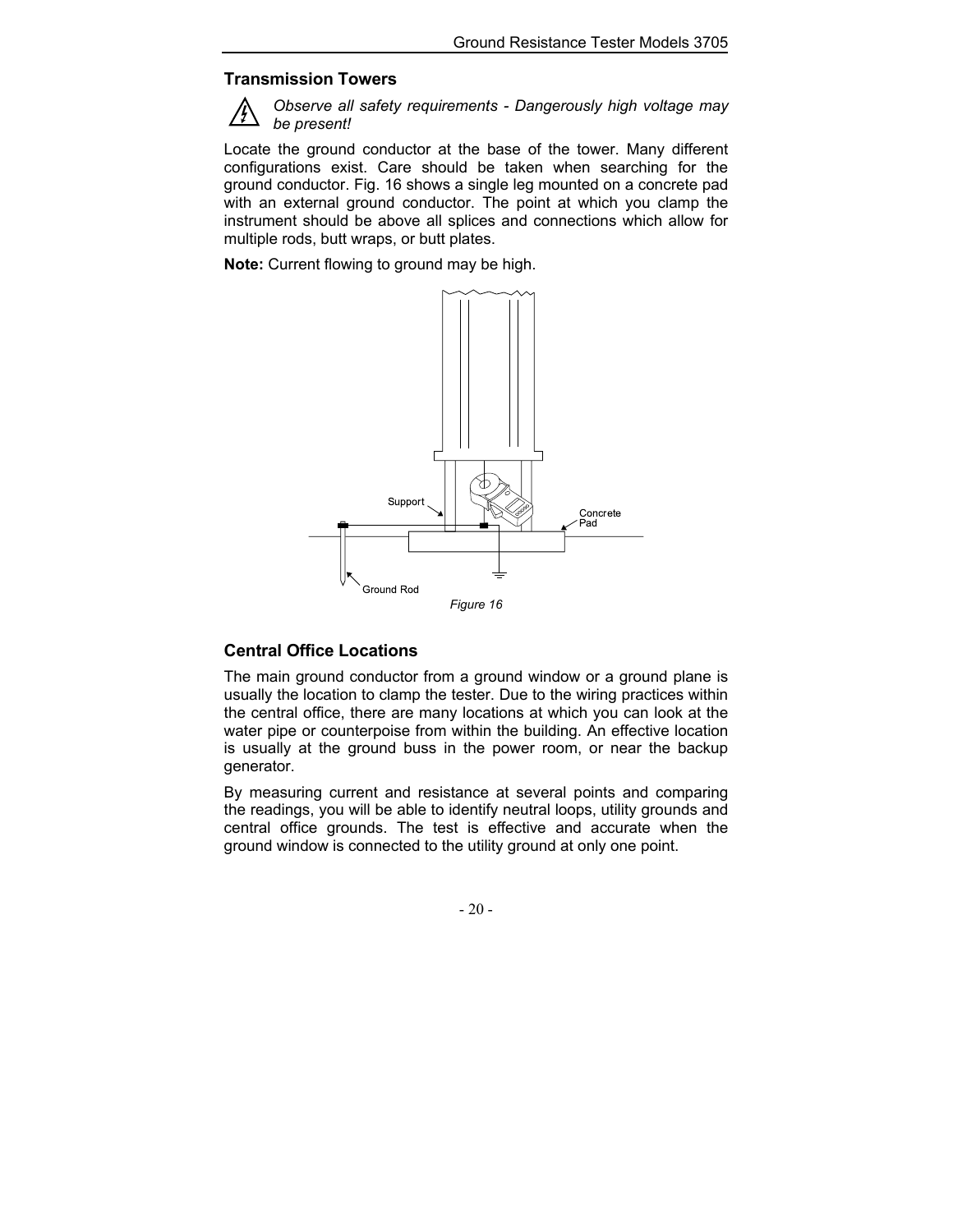### <span id="page-21-0"></span>**Service Panel**

If we clamp-on the grounding electrode conductor in Fig. 17, the multigrounded system required to complete the circuit may be from different sources. These sources may include the following: Electric Neutral, Phone, CATV, and Water.

The Electric Utility Neutral should be the principle conductor of the lowimpedance signal return path required to test the resistance of this ground electrode with the Model 3705. This can be verified by removing other ground connections, noting if any changes appear in the readings. If by removing one of these signal return paths a much higher reading is noted, it could mean that the primary signal return path (the Electric Neutral) is defective or open.



**Warning:** For safety reasons do not remove any ground source without first de-energizing the service panel.

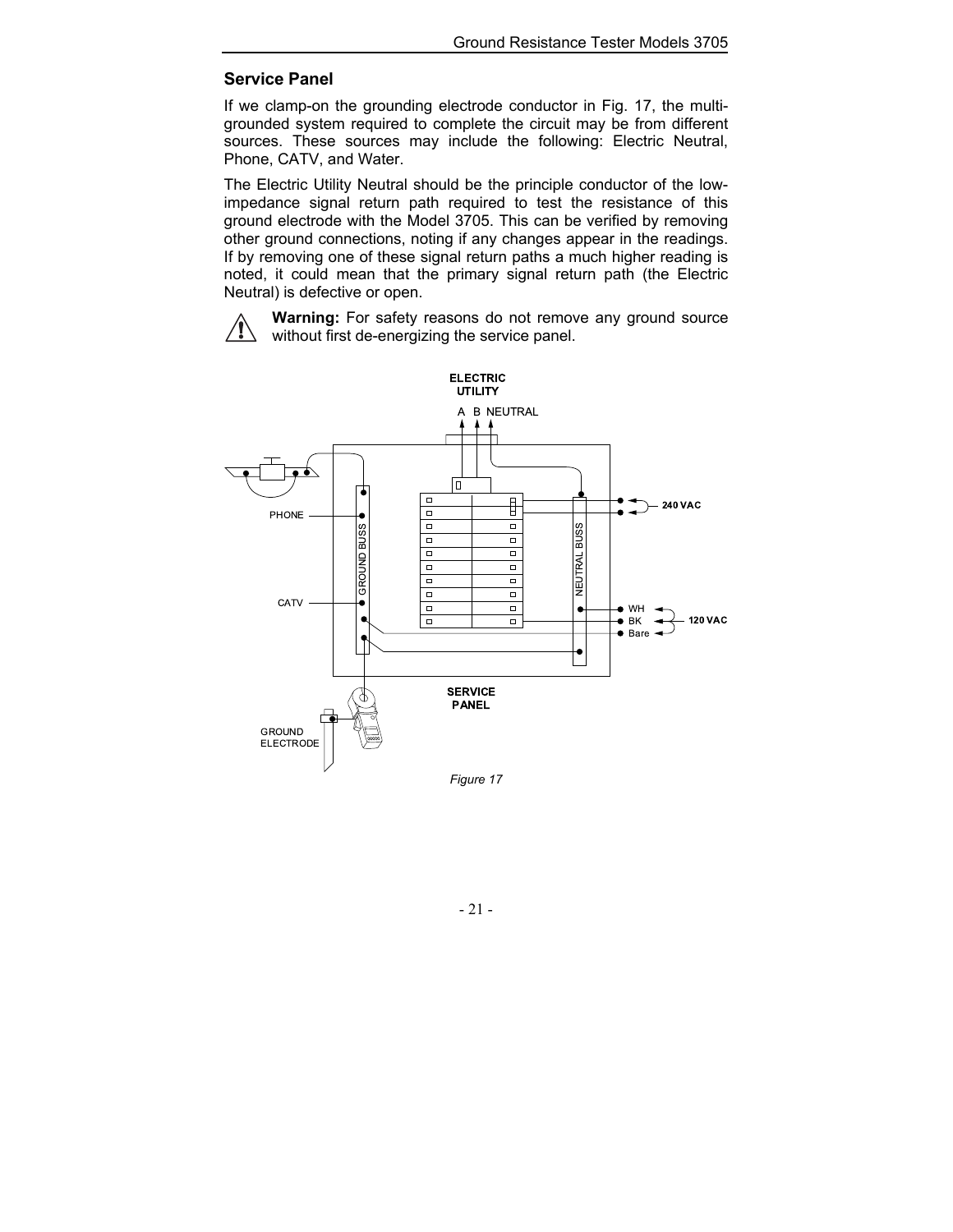### <span id="page-22-0"></span>**Phone Pedestal**

Provide sufficient room for the Model 3705 jaws, which must be able to close easily around the conductor (Fig. 18). The jaws can be placed around the ground rod itself.

**Note:** If not enough room is available for this task refer to Fig. 19 and continue with this example. The clamp must be placed so that the jaws are in an electrical path from the sheath bond(s) or ground bar to the ground rod(s) as the circuit provides.

The reading you measure with the 3705 indicates the resistance of not just the rod, but also the connection to the sheath ground and all bonding connections between the sheath bond and the rod.

A high reading indicates one or more of the following:

- A. Poor ground rod
- B. Open ground conductor
- C. High resistance bonds on the rod or splices on the conductor. Also look for bad connections on the ground bar to the sheath(s).

**Note:** This same test can be done using the TIP instead of the sheath ground. However keep in mind that this is intended to be grounded only back at the central office.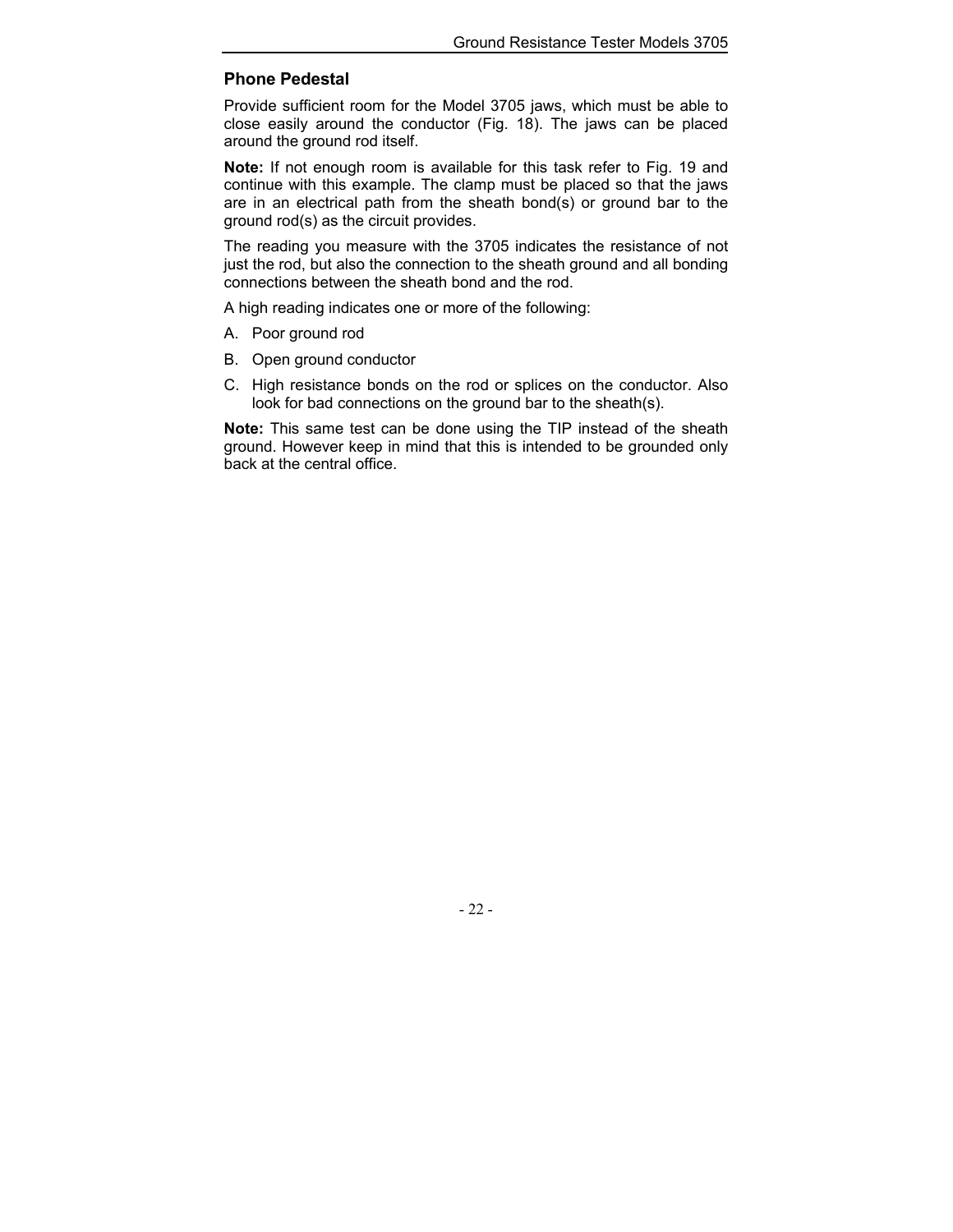

*Figure 18* 



*Figure 19*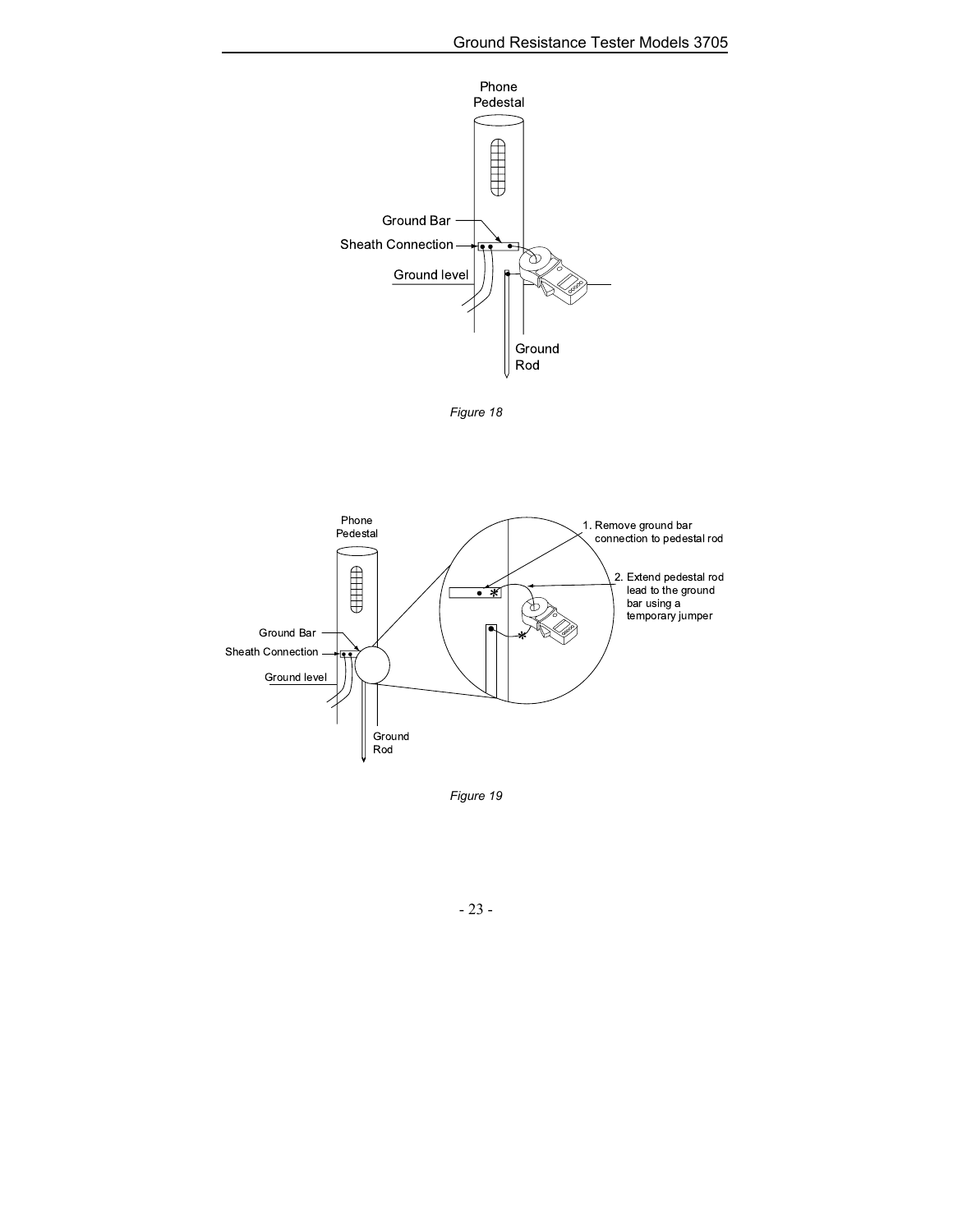### <span id="page-24-0"></span>**Above Telephone Space**

The reading you measure with the 3705 indicates the bonding connections between the Telephone ground and the Power company ground. One of the following two scenarios should be observed:

- A. If "OL" or a high resistance reading is displayed this would indicate no bond has been established or a poor connection exists between the Telephone and Power grounds.
- B. If  $R \leq 10$  and/or a very low reading is displayed then the bond between these two grounds has been verified.



*Figure 20* 

### **General Measurement Notes**

A reading of OL is most likely a cable which is not connected to the ground at both ends. It may be there is no ground rod at all, or that there is no path back to the system neutral.

A reading which is < 0.1 $\Omega$  R. in generally indicates that the cable where you are clamped is continuous with itself. You may have located a ground loop, which can usually be confirmed by comparatively high current readings also obtained when readings are taken at multiple locations. A good low resistance ground may also have very high AC current flowing, depending upon the type of equipment being grounded.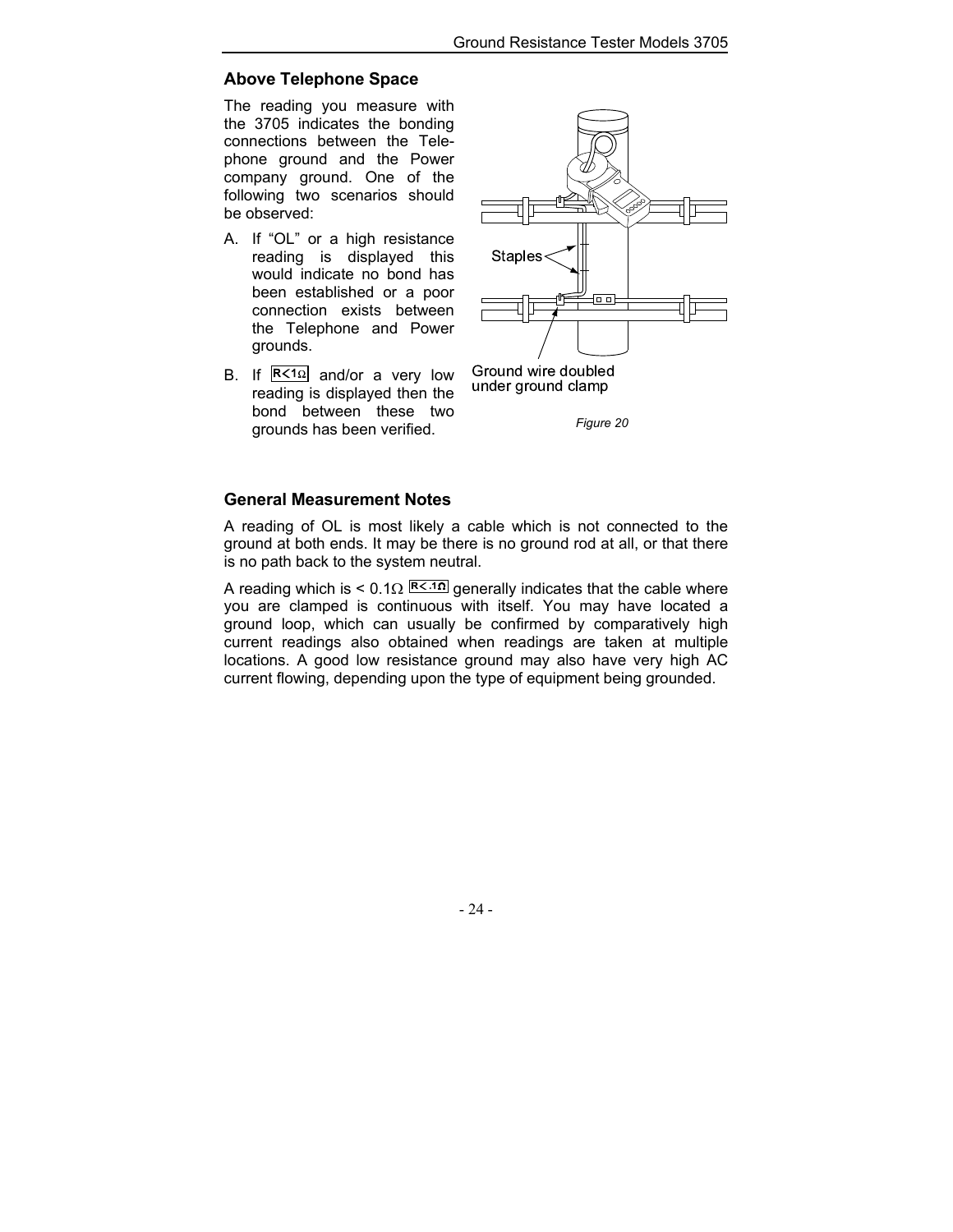### <span id="page-25-0"></span>Calibration Check Loop

The calibration loop of 25Ω (Fig. 26) is provided to perform a quick check of the instruments. Check the clamp-on ground resistance tester by clamping around the loop; the 3705 should read between 24.2Ω and 25.8Ω.

\* Value is for ambient temperature between 68° and 78°F. Value may differ a few counts under or above this temperature.



*Figure 21*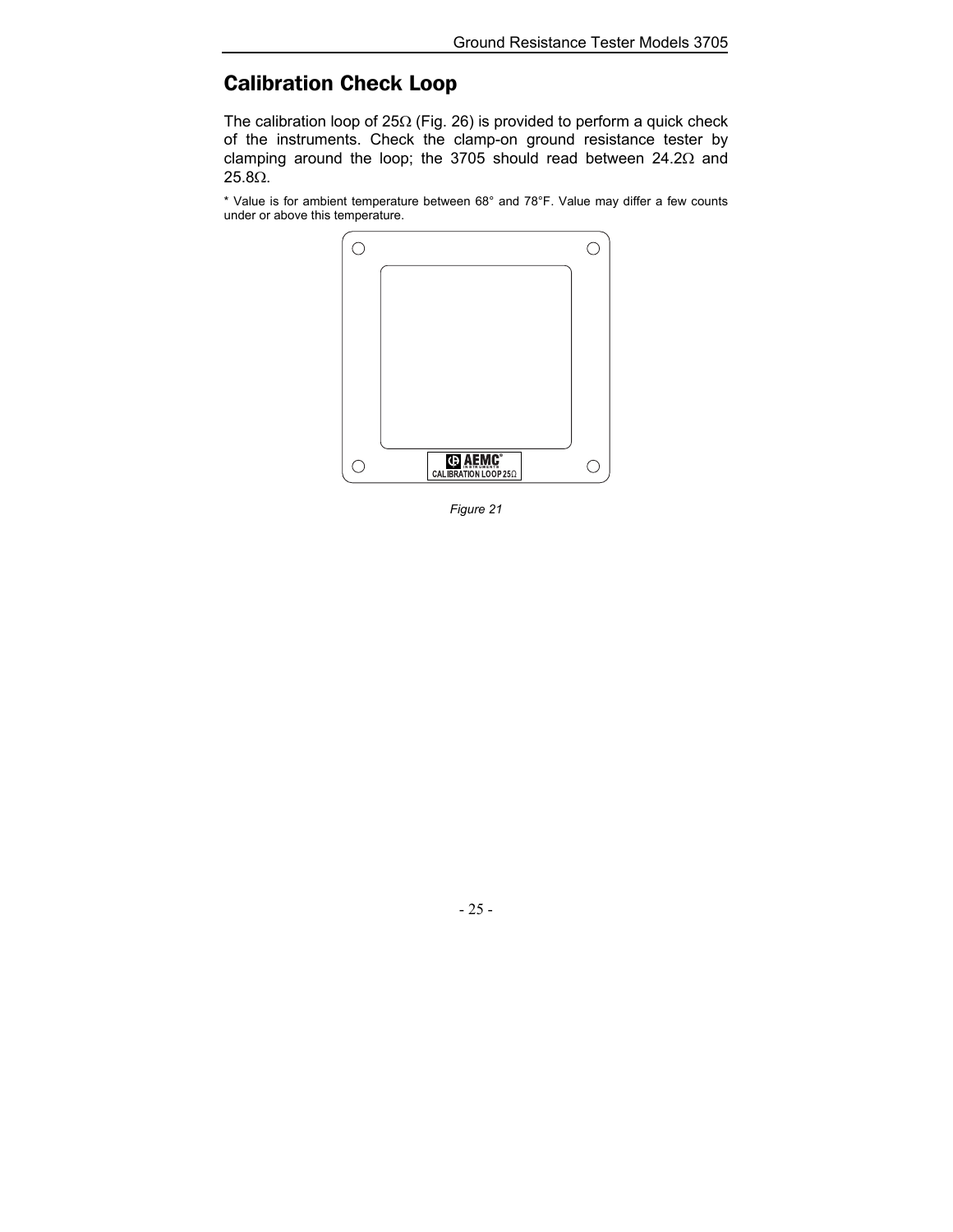### <span id="page-26-0"></span>Commonly Asked Questions for Clamp-on Ground Resistance Measurements

*Q. Can the Clamp-on method be used effectively on high tension towers despite the distance or spacing between them?*

A. Yes. Extended distances will not adversely effect the measurement results. The important factor is that it be a multiple electrode system.

*Q. Does the grounding electrode have to be disconnected and isolated as is required when using the "Fall-Of-Potential" test with auxiliary electrodes?*

A. No. Actually the electrode must be connected to the system to provide the path for test signal injection as well as to provide the background impedance necessary as the reference. Additionally, if the tested rod is poorly bonded to the ground connector, a high reading will be present.

#### *Q. Does this mean I am not able to test an independent electrode?*

A. No, however as soon as the connection is made to a multiple electrode system, usually provided by the connection to the system neutral, you can clamp on and make a measurement.

#### *Q. Must the instrument be clamped directly on the electrode?*

A. No, the instrument will provide valid measurement results when clamped on to the electrode or the conductor leading to the grounding electrode. The reading through the conductor will also verify not only the grounding electrode resistance, but connections of the ground wire to the rest of the system.

#### *Q. Does the system under test have to be energized or de-energized to perform the test?*

A. We are measuring the grounding network. The only requirements are that ground connections be made to the system under test and that the voltage-to-ground at the tested point not exceed the instrument rating.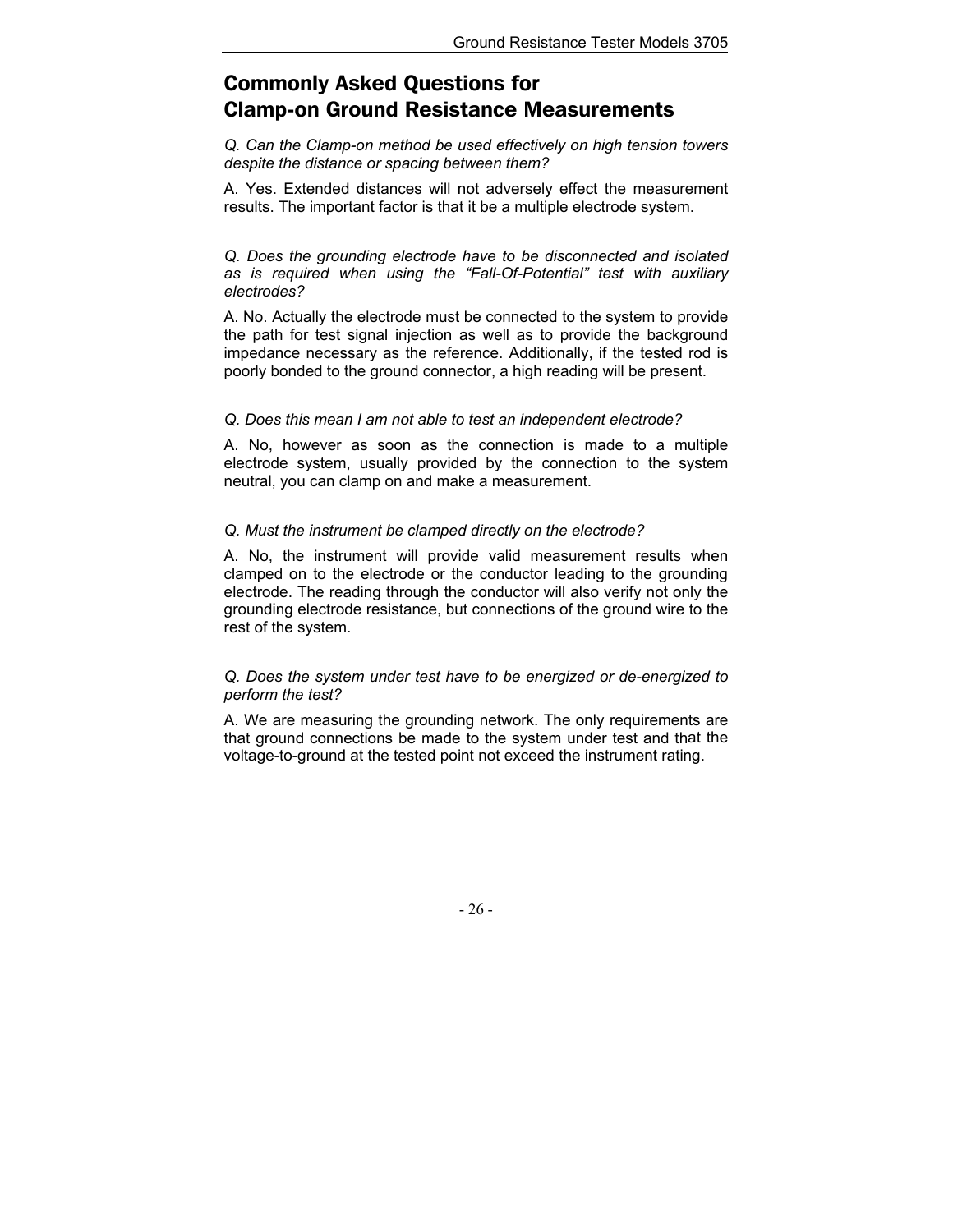<span id="page-27-0"></span>*Q. Can the clamp-on method be used for substation grid resistance testing?*

A. It depends. It can be used as long as the instrument can be clamped onto a point on the grounding system at a common point where it ties to the system neutral. Testing a grid must be treated as if it were a single electrode. Often, clamping on to points within the grid system will yield a closed loop reading.

*Q. How does clamp-on ground testing compare with the standard "Fall-Of-Potential" test?*

A. Empirical testing has validated that when performed correctly, both methods will provide accurate and repeatable readings for ground electrode resistance.

*Q. How large a conductor can the jaw accommodate?*

A. The inner diameter of the jaw is 1.25" and can accommodate cables up to 1000 MCM.

### Maintenance

### **Warning**

- To ensure optimum performance, it is important to keep the probe jaw mating surfaces clean at all times. Failure to do so may result in error in readings. To clean the probe jaws, use very fine sand paper (fine 600) to avoid scratching the jaw, then gently clean with a soft cloth. Do not leave any residue.
- For maintenance use only specified factory replacement parts.
- Avoid electrical shock: do not attempt to perform any servicing unless you are qualified to do so.
- To avoid electrical shock and/or damage to the instrument, do not allow water or other foreign substances into the case. Disconnect the unit from all circuits and test cables before opening the case. Use caution with metallic tools that may short battery packs, power supplies, etc.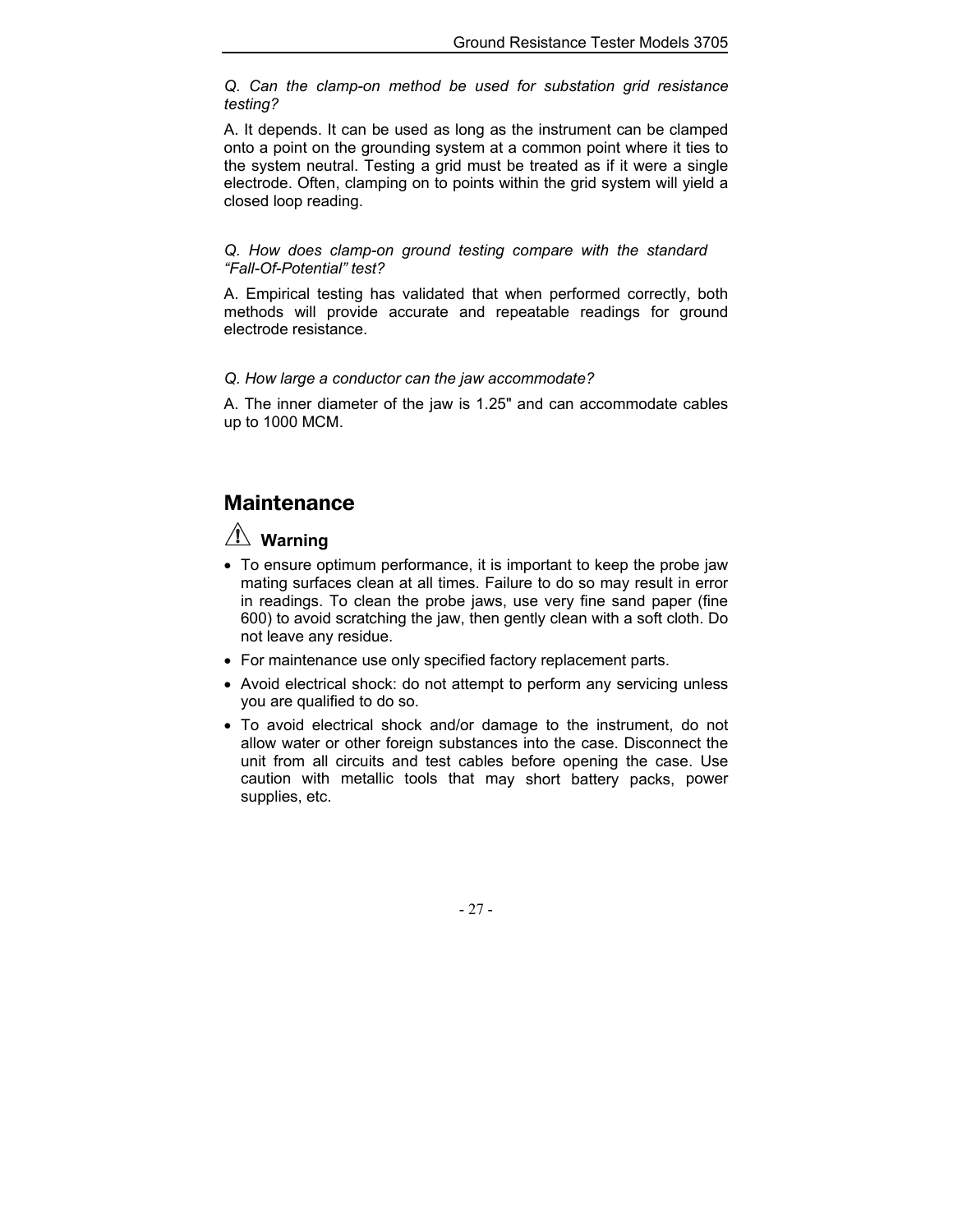### <span id="page-28-0"></span>Battery Replacement Procedure

The Clamp-On Ground Resistance Tester is powered by a single 9V battery. The battery replacement indicator will display continuously when battery replacement is required.

Recommended replacement type is Alkaline (IEC 6LF22, 6LR61 or NEDA 1604A). Ni-Cad batteries may also be used.

#### **To change the battery, follow this procedure:**

- 1. The instrument must be OFF and disconnected from any conductor.
- 2. Place the meter face down and remove the two Phillips screws on the back of the instrument.
- 3. Remove back cover by pulling it down and away from the instrument.
- 4. Lift the battery away from the case and disconnect the battery.
- 5. Connect the new battery and position the leads so that they won't get pinched when the cover is replaced.
- 6. Replace the back cover noting that it slips beneath the hold down lip and fits securely into position.
- 7. Install and tighten screws.

Typical battery life is approximately 8 hours of use or about 1000 separate 30-second measurements.

### Troubleshooting

| <b>Symptom</b>                | <b>Indication/Recommended Action</b>                 |
|-------------------------------|------------------------------------------------------|
| Instrument will not turn ON   | Low Battery<br>Replacement required                  |
| Display is erratic            | Foreign matter in jaws<br>Clean jaw mating surfaces  |
| Function controls inoperative | Hold button on<br>Turn HOLD off                      |
| Light pulsing audible beep    | Normal operation<br>Battery power management feature |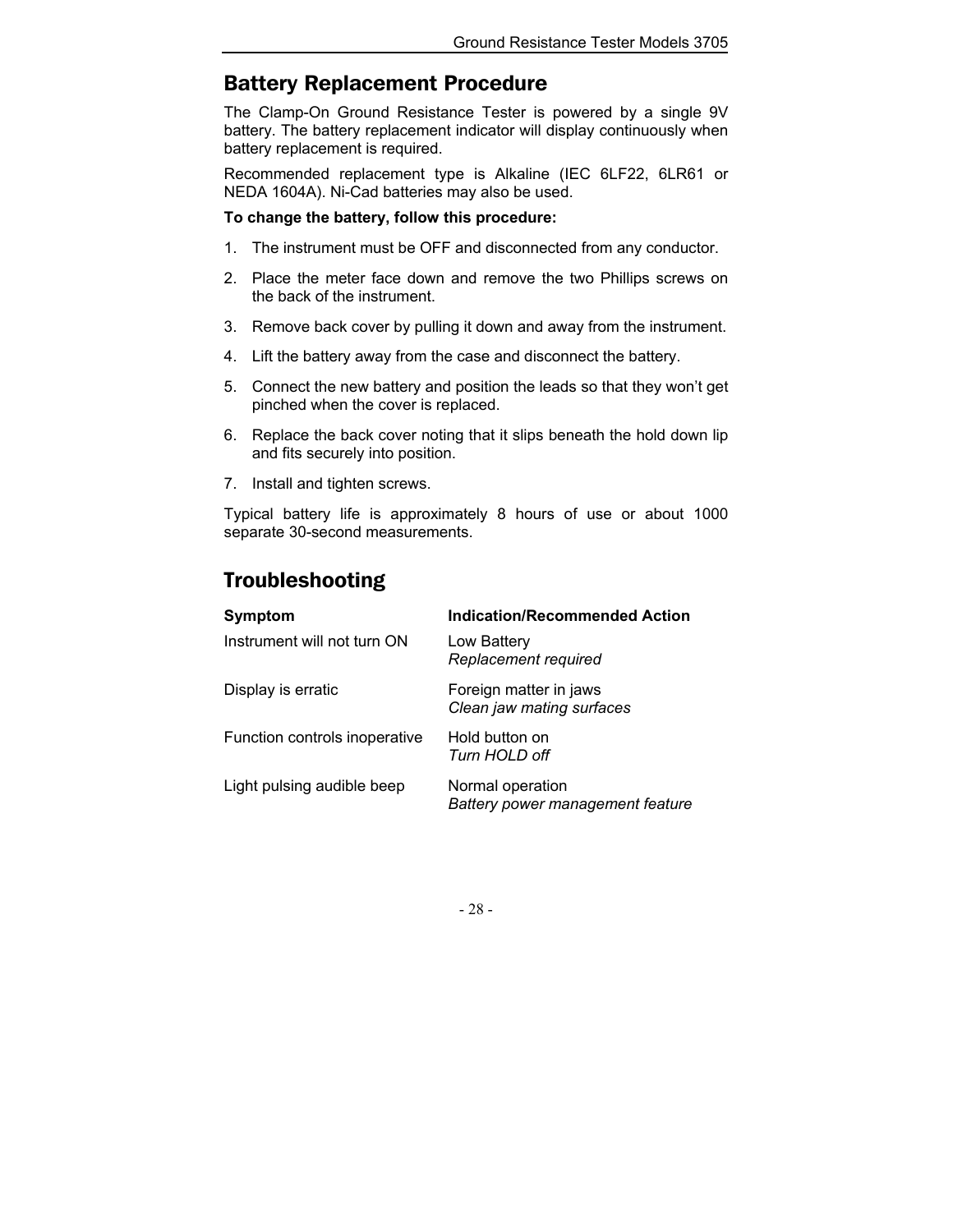### Repair and Calibration

<span id="page-29-0"></span>To ensure that your instrument meets factory specifications, we recommend that it be submitted to our factory Service Center at one-year intervals for recalibration, or as required by other standards or internal procedures.

#### **For instrument repair and calibration:**

You must contact our Service Center for a Customer Service Authorization number (CSA#). This will ensure that when your instrument arrives, it will be tracked and processed promptly. Please write the CSA# on the outside of the shipping container. If the instrument is returned for calibration, we need to know if you want a standard calibration, or a calibration traceable to N.I.S.T. (includes calibration certificate plus recorded calibration data).

> Chauvin Arnoux<sup>®</sup>, Inc. d.b.a. AEMC® Instruments 15 Faraday Drive Dover, NH 03820 USA Tel: (800) 945-2362 (Ext. 360) (603) 749-6434 (Ext. 360) Fax: (603) 742-2346 or (603) 749-6309 repair@aemc.com

(Or contact your authorized distributor)

Costs for repair, standard calibration, and calibration traceable to N.I.S.T. are available.

#### **NOTE: All customers must obtain a CSA# before returning any instrument.**

### Technical and Sales Assistance

If you are experiencing any technical problems, or require any assistance with the proper operation or application of your instrument, please call, mail, fax or e-mail our technical support hotline:

> Chauvin Arnoux<sup>®</sup>, Inc. d.b.a. AEMC® Instruments 200 Foxborough Boulevard Foxborough, MA 02035, USA Phone: (800) 343-1391 (508) 698-2115 Fax: (508) 698-2118 techsupport@aemc.com [www.aemc.com](http://www.aemc.com)

**NOTE: Do not ship Instruments to our Foxborough, MA address.**